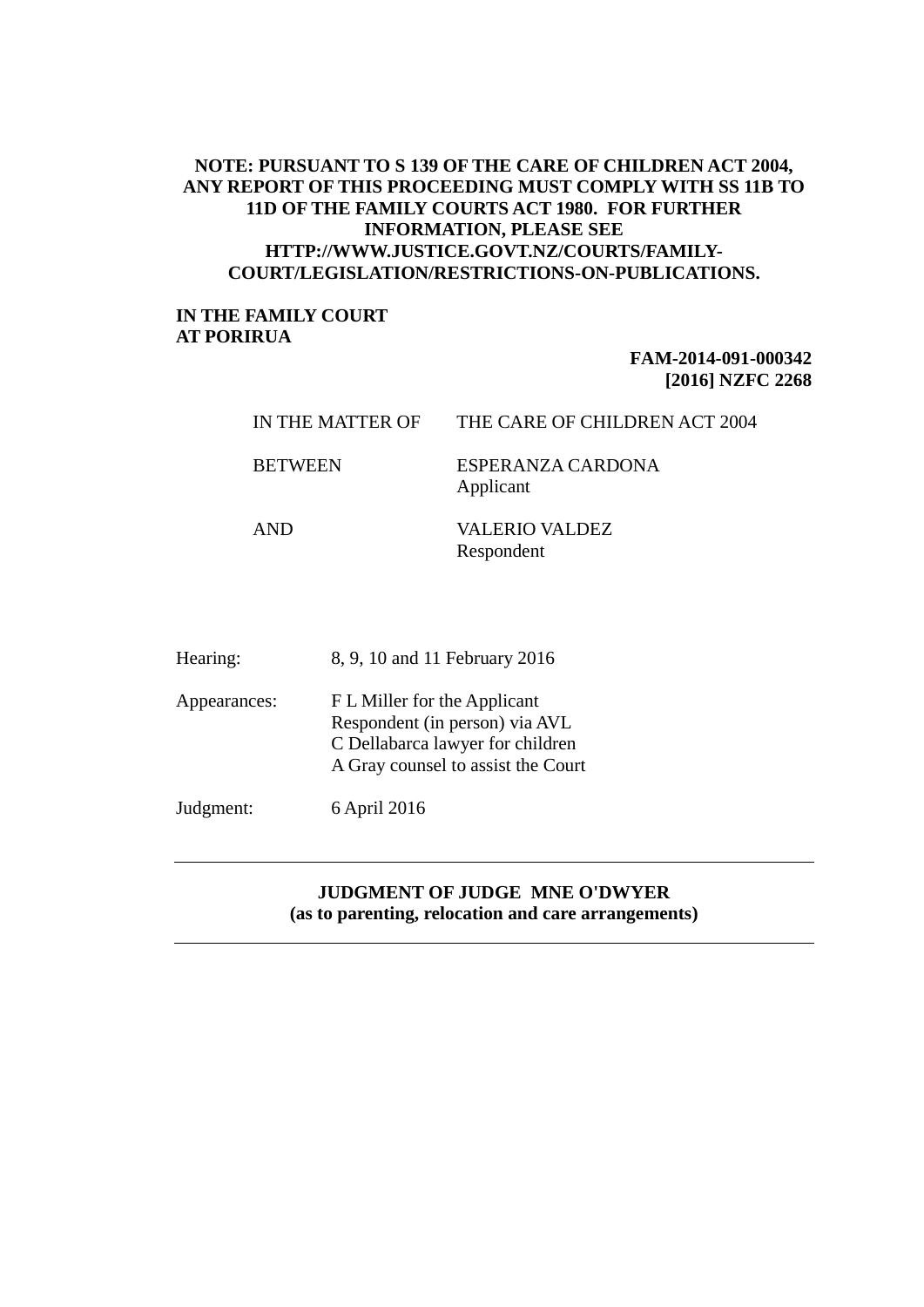[1] This is an international custody (parenting) dispute concerning two children, Rico (12) and Marina (9), for whom New Zealand has been their home for the past nine years. A decision has to be made regarding the children's future care arrangements, in particular whether they will live with their father in [location deleted] or their mother in New Zealand, and what contact arrangements should be made.

[2] Ms Cardona (the mother) is the applicant. Mr Valdez (the father) is the respondent. The mother is [ethnicity deleted] by birth and now a New Zealand citizen. The father is [ethnicity deleted] and posted to the [name of country deleted] Consulate in [location deleted]. The children are citizens of the [location deleted], as they were both born there. They have a stepfather and [sibling] in New Zealand. They have a stepmother and four stepsiblings in [location deleted]. Their extended family members live in [location deleted].

[3] The children have been the subject of parenting proceedings in New Zealand and [name of country deleted] since 2014 and the litigation has been protracted. It has taken its toll on the children and the parents.

[4] It is abundantly clear that both parents are loving and capable, both highly committed to their children's wellbeing. They each have genuine and reasonable proposals for their children's future, faced with the painful reality of geographical separation.

[5] The substantive hearing concerning the parenting issues proceeded over four days in February 2016. I heard evidence from the mother, the children's stepfather in New Zealand, and the father and stepmother by AVL from [location deleted]. The father represented himself and was present throughout the four-day hearing by AVL.

[6] At the start of the hearing the mother sought an order to enable the children to remain in New Zealand in her care for the foreseeable future. The father sought an order consistent with the [name of country deleted] Court order made in 2013, confirmed by the Superior Tribunal in 2015, that the children move to live with him in [location deleted].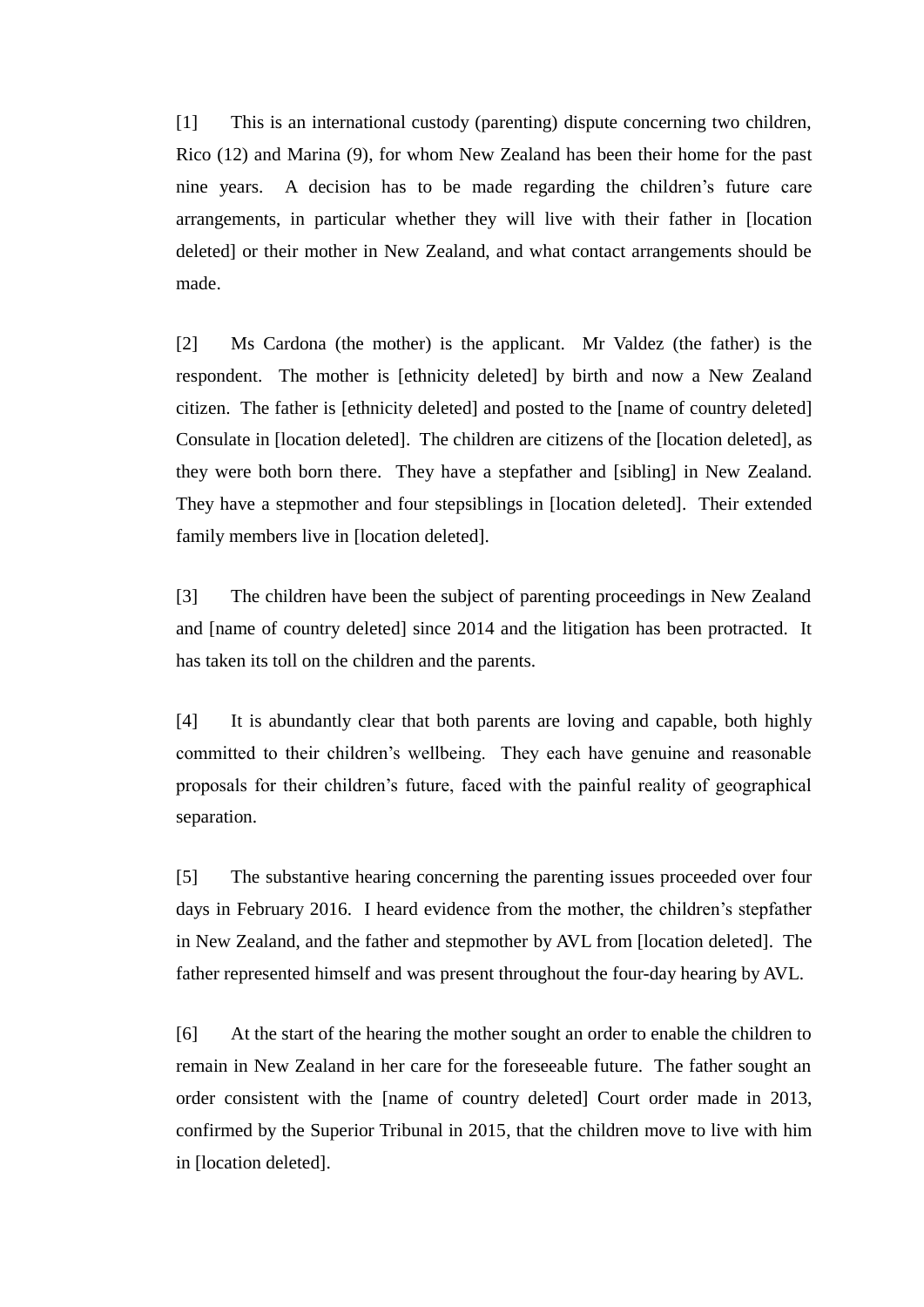[7] After three days of evidence the mother made a decision at significant personal cost to herself that the children should move to live in [location deleted] with their father. The issue for the Court to determine became more contained: when and in what way should the children move to [location deleted].

[8] Relevant to that issue the following factors were identified:

- (1) When should Rico move to live in [location deleted] with his father?
- (2) Should Marina remain for a longer period with her mother in New Zealand?
- (3) What contact order meets the children's needs?
- (4) Which jurisdiction should determine any future parenting and guardianship disputes?
- (5) What therapeutic support is required to assist the parents and children with this transition?

[9] At the end of the hearing I advised the parents of my decision that the children should move to [location deleted] to their father's care in July 2016. My reasons for the decision are now provided together with detailed orders.

## **Relevant factual developments**

[10] The background to the parenting dispute is set out in earlier decisions and it is not necessary to repeat that here. It is helpful to summarise significant events.

- (1) Both children were born in the [location deleted] and their cultural background is [ethnicity deleted] through their paternal family and [ethnicity deleted] through their maternal family.
- (2) The children's parents met and married in the United States.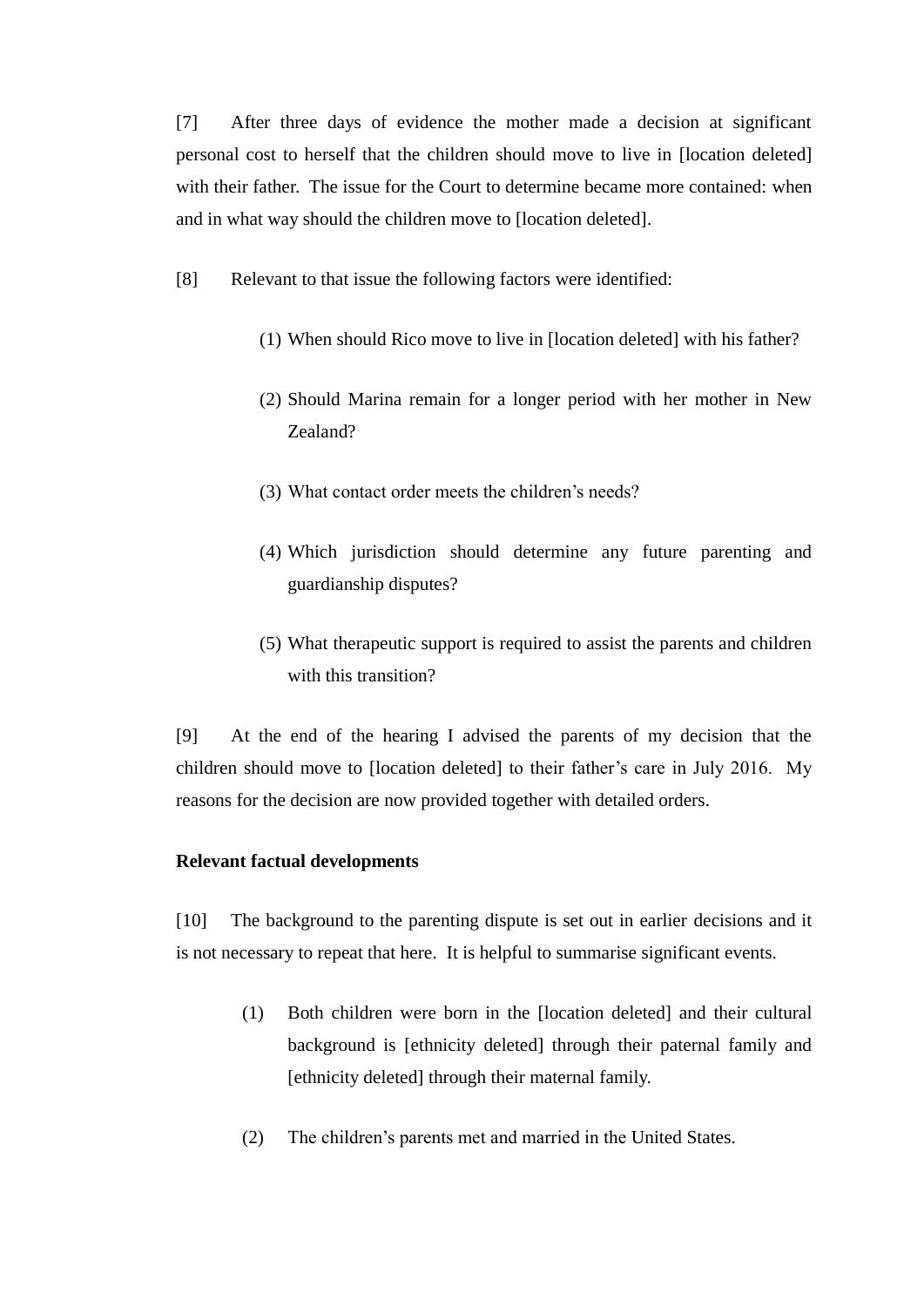- (3) The mother's parents, siblings and their families live in [location deleted]. The mother had a temporary residence visa in [location deleted] while living there.
- (4) In 2006 the family moved to New Zealand when the father took up his [occupation details deleted]. The mother's opportunity to apply for a full resident's visa to live in the [location deleted] expired.
- (5) Between 2006 and 2011 the children lived with both parents in New Zealand and were loved and well cared for.
- (6) In 2011 the parents separated. The parents worked together to minimise the impact of their separation by establishing a week about shared care parenting routine. The children lived in alternate weeks with each parents and each newly constituted family group.
- (7) In February 2013 the parents obtained a divorce from the [name of country deleted] Court. Both parents eventually remarried. The children spent alternate weeks with their father and their stepmother, Cecilia, and her four children. They spent alternate weeks with their mother, her husband who is a New Zealand citizen. In [date deleted] 2014 their [sibling], was born.
- (8) In 2014 the father's posting to New Zealand came to an end. The mother was unable to relocate to live in [location deleted]. The proceedings commenced. The parents' ability to communicate constructively regarding the children broke down.
- (9) In May 2015 the father's wife obtained an order by consent enabling her to relocate her four young children to live [location deleted]. It was a provision of the order that the children could move to [location deleted] in August 2015.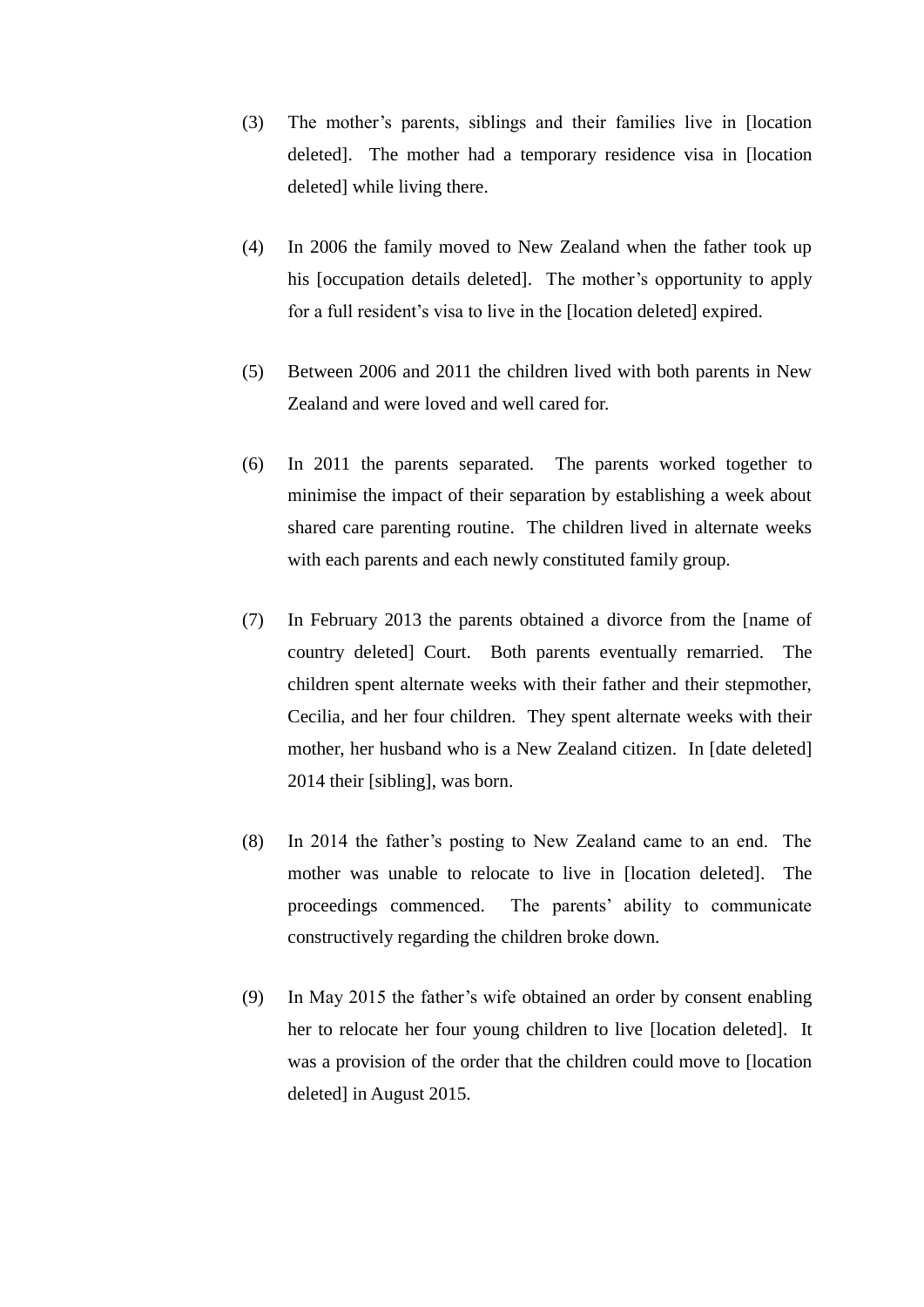- (10) Following the father's move to [location deleted], the children's routine of alternate weekly care changed. Their contact to their stepmother and stepsiblings reduced.
- (11) In August 2015 the father's wife, Cecilia, and the four stepsiblings moved to [location deleted].
- (12) The children have maintained frequent and lengthy Skype contact with their father each week.
- (13) The father has not visited New Zealand to see the children since May 2015. Both children have consistently expressed the wish to see their father. Rico has expressed an increasingly firm wish to live with his father in [location deleted] and has expressed that to his lawyer, Mr Dellabarca. Marina has not wanted to express her views about her future care.

## **Legal principles**

[11] The welfare and best interests of each child is the first and paramount consideration: s 4(1) of the Act. I must focus on the welfare and best interests of each particular child in his and her particular circumstances (s 4(2) of the Act). It is an individualised assessment of each child's needs.

[12] In reaching a decision as to what is in each child's welfare and best interests, I must consider the principles in s 5 of the Act. I am conscious that decisions need to be made and implemented in a timeframe that is appropriate to each child's sense of time  $(s 4(5)(a)$  of the Act).

[13] I have to assess what is in the welfare and best interests of each child by applying the principles in s 5 of the Act that are relevant to the facts of this case. The importance of the s 5 principles to cases where the issue is whether children will move to an international location was reaffirmed by the Supreme Court in *Kacem v*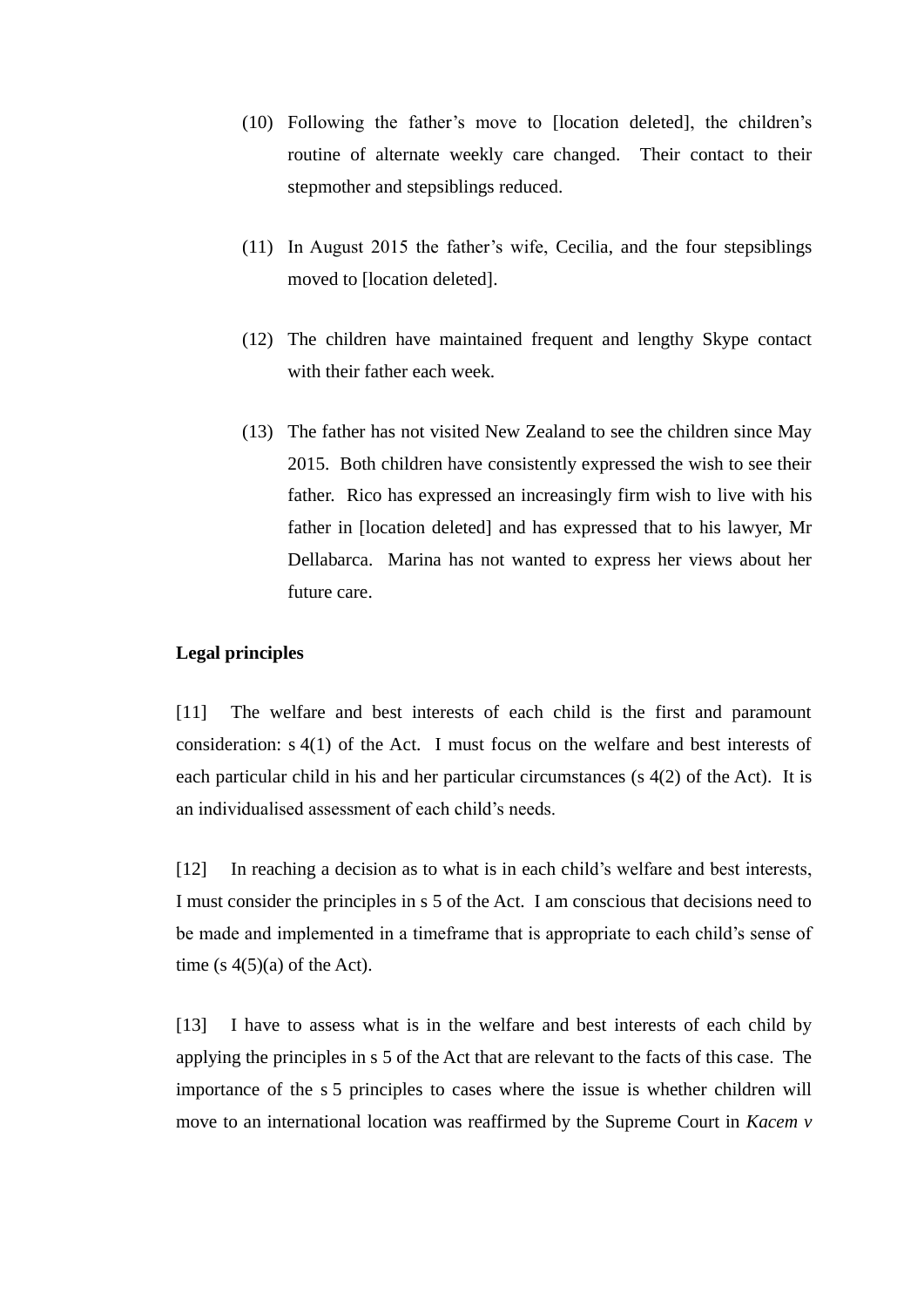*Bashir* [2010] NZSC 112. The Supreme Court provided guidance as to the approach to be taken, which can be summarised as follows:

- The s 5 principles must each be examined to see if they are relevant and if they are, must be taken into account with any other relevant matters.
- If a principle in s 5(e) concerning a child's safety is engaged, it is likely to have decisive weight because of the crucial factual importance of protecting the safety of children when compared with the objectives at which the other principles are aimed.
- None of the principles have any presumptive weighting as against other principles, and the s 5 principles are not exclusive, and do not provide the appropriate welfare decision by a formulaic application. The Court's task is to exercise overall judgment in respect to what are the best interests of the individual child.
- The principle in s 5(d) has the objective of continuity in arrangements for a child's care, development and upbringing. It is also concerned with promoting continuity in the child's relationships, with the objective that those relationships should be stable and ongoing. The Court is required to have regard, in particular, to the child's relationships with both of the child's parents because of the special and vital part parents play in each child's upbringing and development.

[14] The importance of continuity of a child's relationship with both parents expressed in s 5(d) of the Act reflects the principles in the United Nations Convention on the Rights of the Child, in particular Articles 9.3 and 18.1. Article 9.3 recognises the right of a child who is separated from one or both parents to maintain personal relations and direct contact with both parents on a regular basis except if it is contrary to the child's best interests. Further, Article 18.1 upholds the principle that both parents have common responsibilities and primary responsibility for the upbringing and development of their children.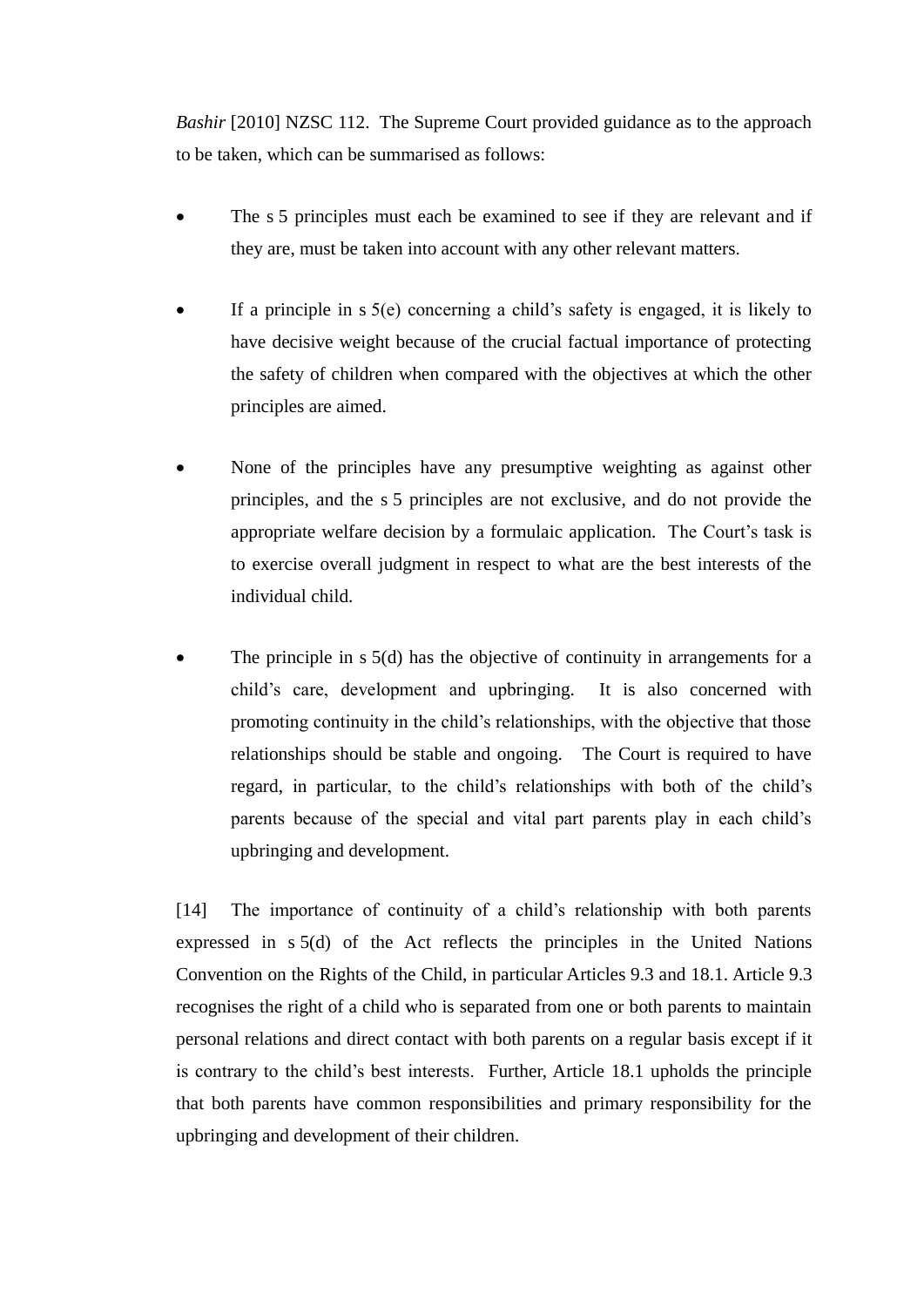[15] The more contained question that the Court has to determine for the children is when and how they will each move to live in [location deleted] with their father and what contact arrangements to their mother would meet their needs. The principles in s 5(b) to (f) of the Act are relevant. In this case there is no suggestion that the children are at risk of harm in the care of either parent. Both parents are capable and loving towards their children.

[16] Mindful of the relevant principles, the question for each child is how can their developmental needs be met when their parents are obliged to live in different countries. The principles to be applied to assist the resolution of this question emphasise the importance of continuity for each child in their care, development and upbringing; their entitlement to have a continuing relationship with the non-resident parent; their entitlement to have a relationship with the wider family including grandparents, their stepfather and sister; and the children's right to the preservation and strengthening of their identity, including their culture, language and religious practice. The children's sibling relationship is an important factor in this case which has to weighed in the balancing exercise.

[17] There was no psychological evidence presented regarding each child's psychological attachments or the implications for those attachments of the move to [location deleted]. At an early stage in the proceedings, a psychological report was requested, but both parents later preferred not to expose the children to that type of enquiry. After careful consideration and hearing the submissions of counsel and lawyer for child, I considered that a psychological report was not necessary in this case.

#### **The move to [location deleted] in August 2014**

[18] The father has a strong sense of grievance that the children did not move with him to [location deleted] in late 2014 when his posting in New Zealand came to an end. He relies on the 2013 [name of country deleted] order, confirmed by the Superior Tribunal in November 2015, giving him the right to custody and care of the children. It has since been confirmed that included the right to care for the children wherever he was posted.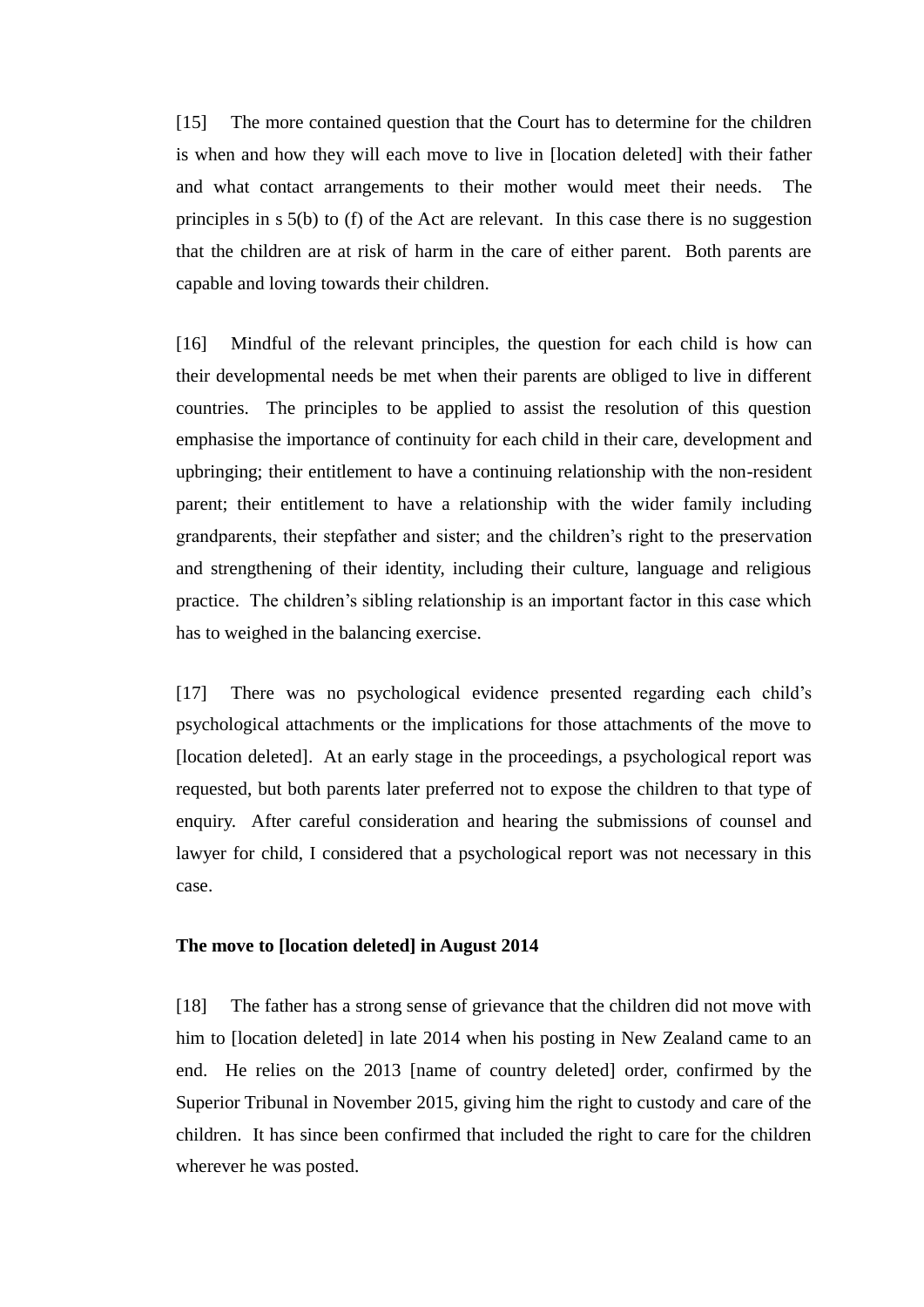[19] The father's case is that this was settled by agreement between the parents in 2013 and that the mother reneged on that agreement in August 2014 when these proceedings were commenced. The father's evidence is that both parents knew from 2013 that the children would move with him at the end of his posting in New Zealand and live in whatever country he was posted to irrespective of whether the mother and her family were able to live in the same country and exercise shared care.

[20] The mother's case is that she understood that the father had day to day care of the children under the order, but the children were to be in her care under the access provisions in alternate weeks. Her evidence is that any variation to the access conditions had to be made by agreement between the parents. Her case has been throughout that the father's move to [location deleted] in August 2014 fundamentally altered the care and access arrangements in the 2013 order which required the children's needs to be considered afresh.

[21] I am satisfied from the evidence that in February 2013 both parties intended that they would reach an agreement and a variation of the 2013 order if the parents were no longer able to live in the same country and exercise week about care of the children as intended in the 2013 order. I accept the mother's evidence, and that of her husband, that it was always her intention if possible to follow the father to wherever he was posted to ensure the children would have their parents in the same or a close location.<sup>1</sup> When they learnt in June 2014 while the mother was in [location deleted] that the father's posting was to be in [location deleted], their hopes of being in the same country as the children if they were to leave New Zealand came to an end $<sup>2</sup>$ </sup>

[22] It is also clear from the evidence that parental communication and consultation on the implications of the father's posting for the children broke down completely in 2013. From the correspondence between solicitors it is clear that the father was insisting that the mother provide undertakings before he would attend private mediation or counselling to discuss the children's future.<sup>3</sup> The mother's

 $\overline{a}$ 

 $<sup>1</sup>$  NOE page 13 PF, NOE page 54 GQ</sup>

<sup>&</sup>lt;sup>2</sup> Evidence of the father's phone call to the mother in June 2014 advising that the posting was to be [location deleted].

<sup>&</sup>lt;sup>3</sup> Correspondence from Ms Vazquez to Ms Miller in November 2013, Exhibit H, father's Affidavit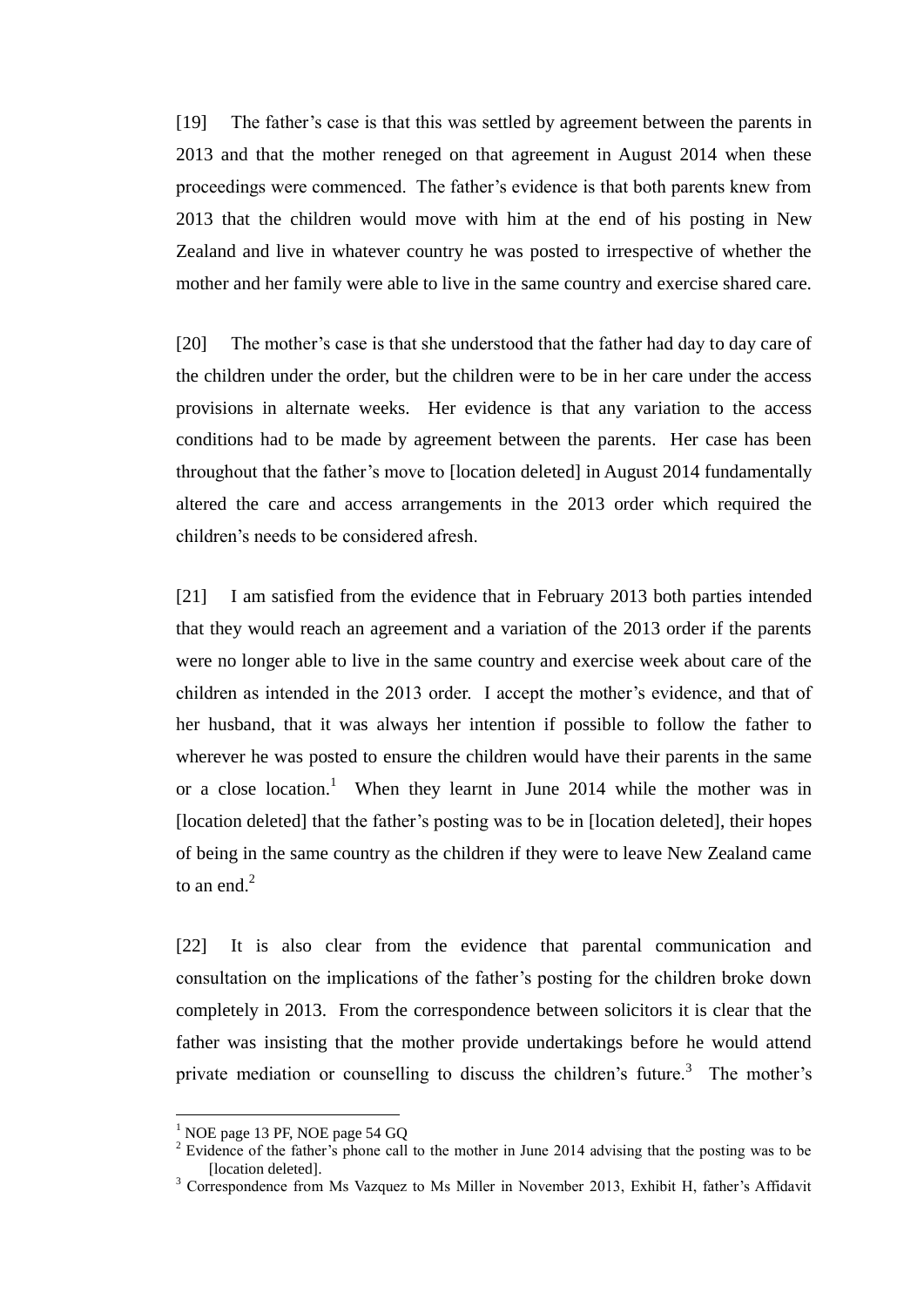evidence is that she gave up trying to communicate with the father regarding future care arrangements for the children when his posting in New Zealand came to an end.

[23] I am satisfied that the mother knew the father's posting in New Zealand was to come to an end in August 2014 and that she had information towards the end of May 2014, three months earlier, that his posting was likely to be the [location deleted]. This was not confirmed directly to the mother by the father until June 2014 when she was overseas.

[24] It is clear that the mother had very short notice of where the father was to be posted. When she and the children returned to New Zealand at the end of July 2014 there was an attempt between the parents to discuss the implications for the children of the move but this was unsuccessful.

[25] The parents unfortunately then took up very fixed positions. The father insisted on his rights under the [name of country deleted] order: the mother countered with opposition to both children leaving New Zealand. These fixed positions have persisted until the hearing.

[26] It is clear that there are important implications for the decisions to be made for the children of their moving to [location deleted]. These were decisions that the parents as guardians both with parental responsibility needed to consult each other upon and reach agreement. The fact that a move to [location deleted] would necessarily disrupt the continuity of care that the children had through the week about care arrangement had to be faced by both parents and an assessment made as to each child's needs. This included the timing of each child's move to [location deleted] and whether it was in their interests to move at that time and together. The parents needed to have discussions regarding the schools that they would attend, who would care for the children while the father was at work given that his wife was not able to leave New Zealand at that time. They needed to discuss the transition for the children of their life without their mother, stepfather and [sibling], and without their stepmother and stepsiblings. Clearly they had to discuss how contact to their mother would be maintained as she was obliged to remain in New Zealand. Unfortunately

 $\overline{a}$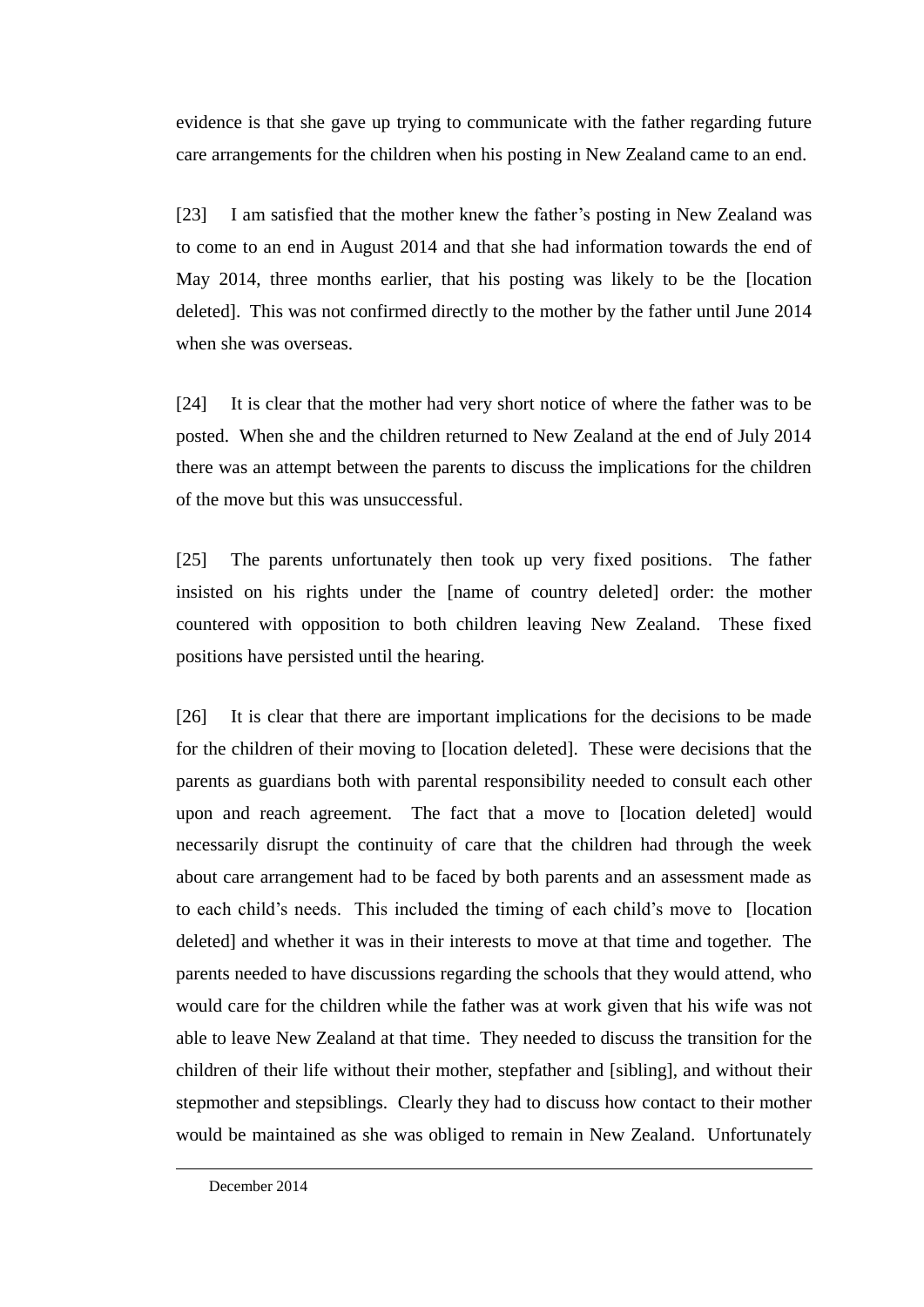none of this occurred and has only been achieved through the proceedings in New Zealand and a full hearing.

### **Parental proposals and submissions**

[27] The hearing finally provided an opportunity for the parents to address the implications for the children from each child's individual perspective. Both parents have made concessions. The mother has made a selfless decision that both children should join their father in [location deleted]. The father made an important commitment to remain resident in [location deleted] for at least seven years to enable the children to have continuity in education and environment. Through this the mother now has certainty that the children will not be moved. Furthermore the children's integration into [location deleted] will be assisted by the presence of their stepmother and stepsiblings with whom they have good relationships.

[28] Contact arrangements have been discussed in the hearing and agreements in principle were reached. The father made a financial concession that will assist the children to maintain their relationship with their mother, stepfather and [sibling] in New Zealand, essential for the children's psychological wellbeing. The father also agreed to obtain a variation of the [name of country deleted] court order to reflect the terms of contact and guardianship agreements and to register that varied order in [location deleted]. The mother was able to agree to this because it is where the children will live and although more complex for her to litigate in a country where she does not live she accepts the reasonableness of that jurisdiction being selected by both parents.

[29] The mother proposes that the children move together to [location deleted] in June 2018. She recognises Rico's strong wish to live with his father and that both children miss their father deeply through lack of contact. She emphasises that Rico is doing well at school in New Zealand and is well integrated here and stresses the benefit to him of having two more years before transitioning to high school in [location deleted]. The mother's strong view is that Marina needs at least two more years in her mother's care before she would transition well into [location deleted]. She emphasises that she is a happy girl who is well integrated into New Zealand and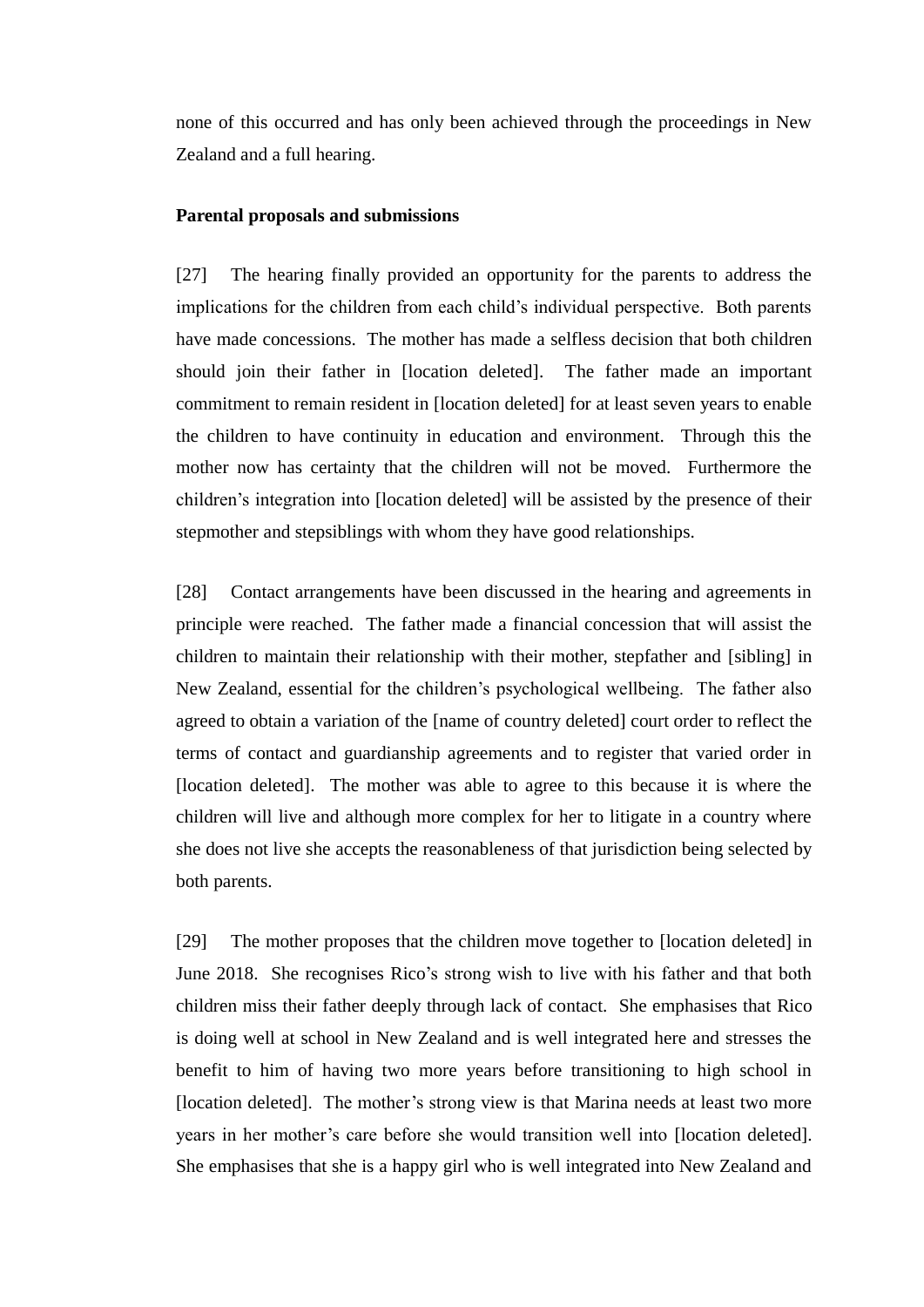sees New Zealand as her home. She has a close relationship not only with her mother but also her stepfather and her [sibling].

[30] Both parents strongly submit that the children Rico and Marina should remain together and should not move from New Zealand at different times. This is a significant fact in the decision. The parents consider that the sibling relationship is a very important factor. They both describe the children's relationship as extremely strong and mutually dependent. They say that the children have been each other's support since their parents' separation and that this has been heightened as a result of the dispute since August 2014.

[31] In light of these parental views the decision to be made was whether the children move to [location deleted] during 2016 or at some stage between 2016 and 2018.

### **Mr Dellabarca's submissions**

[32] Mr Dellabarca made careful submissions on behalf of both children recognising the strength of their relationship, their individual wishes and views and the joint parental position that the children should not be separated. He submitted that the decision the Court must make albeit more contained was nonetheless finely balanced and of great significance for the children and parents. In his careful submissions he emphasised the importance for the children of continuity of care and of environment, their need to maintain and strengthen their relationships with both parents, each other and both family groups, and managing the transition of both children away from their mother's care in New Zealand into a new environment in [location deleted]. He submitted that each child's wishes and needs must be balanced. For Rico he emphasised the strengths of his wishes, the effect on him of being burdened by the proceedings and his age with the need to accord significant weight to his views. He submitted that it would be difficult for Rico to remain in New Zealand until 2018 at which stage he would be 15 years old and the order would be "almost redundant".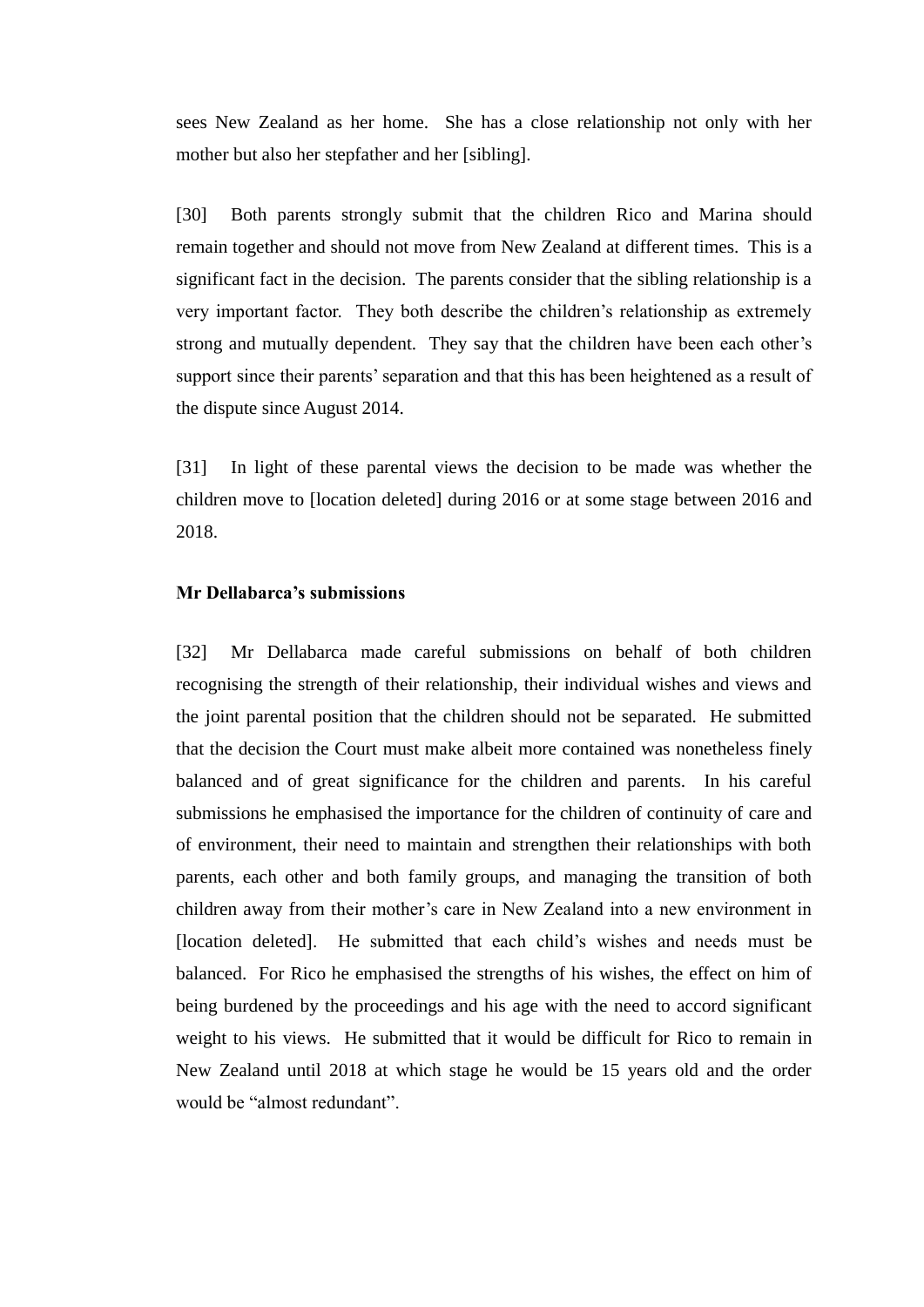[33] For Marina he submitted that there has been a consistent theme in her meetings with him of her not wishing to express her views regarding her future care. He emphasised that she did not wish to disappoint or upset either parent. Her younger age and stage of development approaching adolescence is an extremely important time for her to have the opportunity of her mother's involvement in care. He submitted that if the children were to remain together Rico may be able to cope with a delay in a move for 12 months to mid 2017 so that his sister would have more time in her mother's care.

[34] Mr Dellabarca also submitted that the Court could consider different outcomes for Rico and Marina. Whilst the sibling relationship is extremely strong he submitted that could be met by the children having contact with each other during school holidays albeit between [location deleted] and New Zealand. He questioned whether Marina is ready for a move at this particular time.

[35] Mr Valdez criticised Mr Dellabarca for these submissions saying that they did not reflect the children's separate wishes and views. However Mr Dellabarca's responsibility is to represent the children's views and needs from the perspective of their broader welfare and best interests. It has been helpful to the Court to hear a range of submissions as to the decision the Court should make and I find that Mr Dellabarca discharged those responsibilities carefully.

### **When should Rico move to live in [location deleted]?**

[36] I am satisfied that from the evidence and balancing the submissions of all parties that Rico should move to live in [location deleted] with his father this year in July 2016. The reasons for arriving at this conclusion from the perspective of Rico's individual wishes and needs are now set out.

## **Rico's wishes and views**

[37] Rico has expressed an increasingly strong wish to join his father in [location deleted]. His views have been ascertained through his meetings with Mr Dellabarca and also in a judicial interview in December 2015.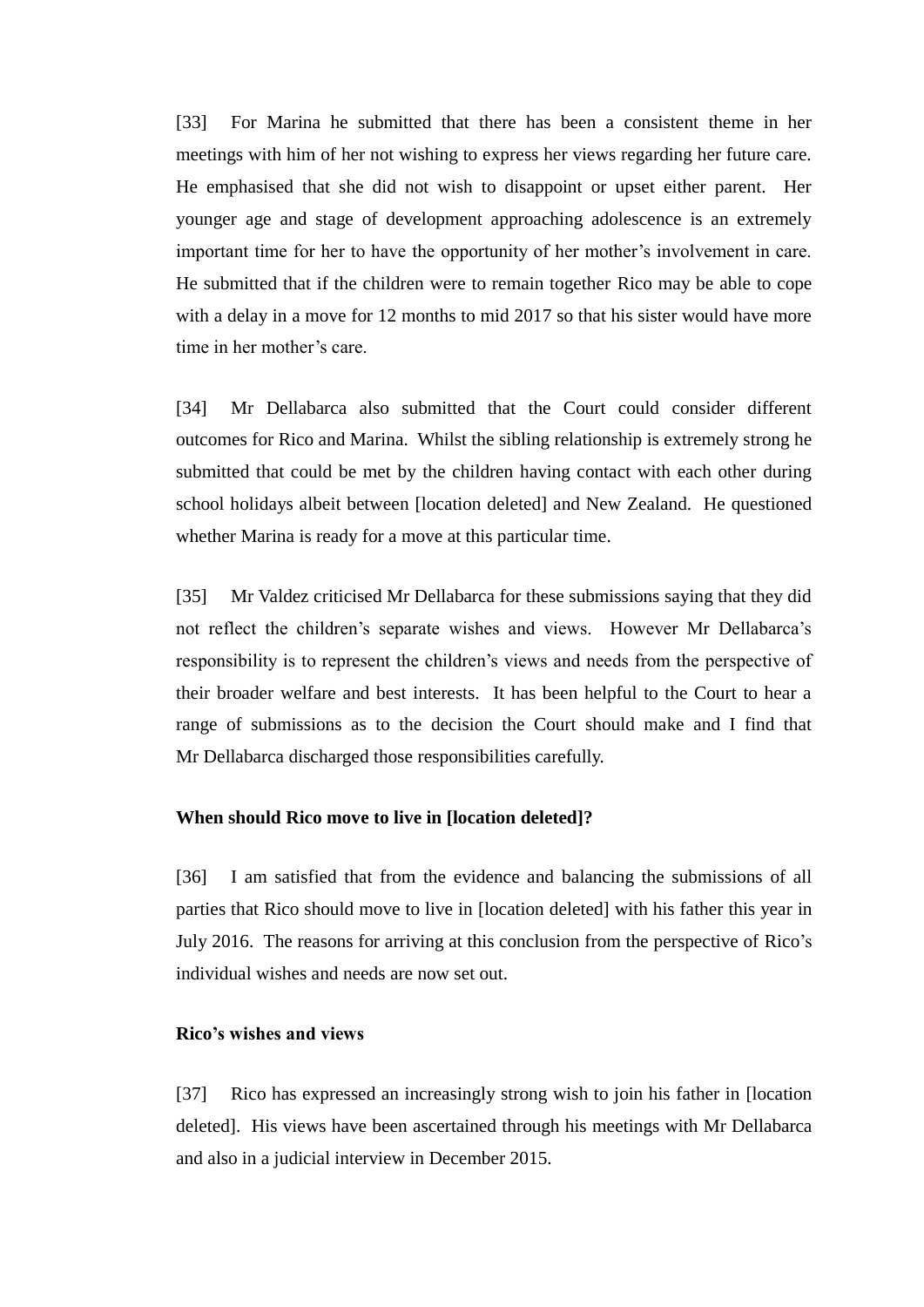[38] In December 2014 shortly after the proceedings commenced Rico, then aged 11 years expressed very positive views about living in New Zealand in his mother's home with his stepfather and sister Marina and baby [sibling] recently born. He was missing his father, enjoying visiting his stepmother and stepsiblings in New Zealand and explained that he "just liked being with them". As to the future he could contemplate going to university in the [location deleted]. He said he wanted to remain in New Zealand and go to intermediate school in New Zealand and have visits with his father in New Zealand and [location deleted]. He said that he saw himself finishing intermediate school in New Zealand and at that stage possibly moving to the [location deleted] but he "would think about that when he was older".<sup>4</sup>

[39] By February 2015 Rico's views had developed. He expressed the strong view that he was really missing his father, whilst he enjoyed attending [name of school deleted], he "felt sad" about not seeing his father. He said he wanted to go and live in the [location deleted] and spend time with his mother during holidays.

[40] In August 2015 his views had become strong. He described missing his father a lot and that his preference was to live with his father. He expressed very positive views about his life in New Zealand, living with his mother and his relationship with her but he said that he:

### *"really wanted to go and live in [location deleted] with his father".*

[41] He described the situation as "tough" and said he thought that his mother would be sad but would understand. He said he found the legal proceedings very stressful. He was asked about his relationship with Marina. He said:

*"I'm not really me without her … I would be really really sad if she didn't come".<sup>5</sup>*

[42] In the judicial interview in December 2015 Rico expressed positive views and experiences in his life in New Zealand particularly at his school which he enjoys with his friends and at home. He expressed some concern that he couldn't talk about problems concerning where he and his sister would live with his mother. He said he

 $\overline{a}$ 

<sup>4</sup> BOD p 264

<sup>5</sup> Mr Dellabarca's report August 2015 BOD p 298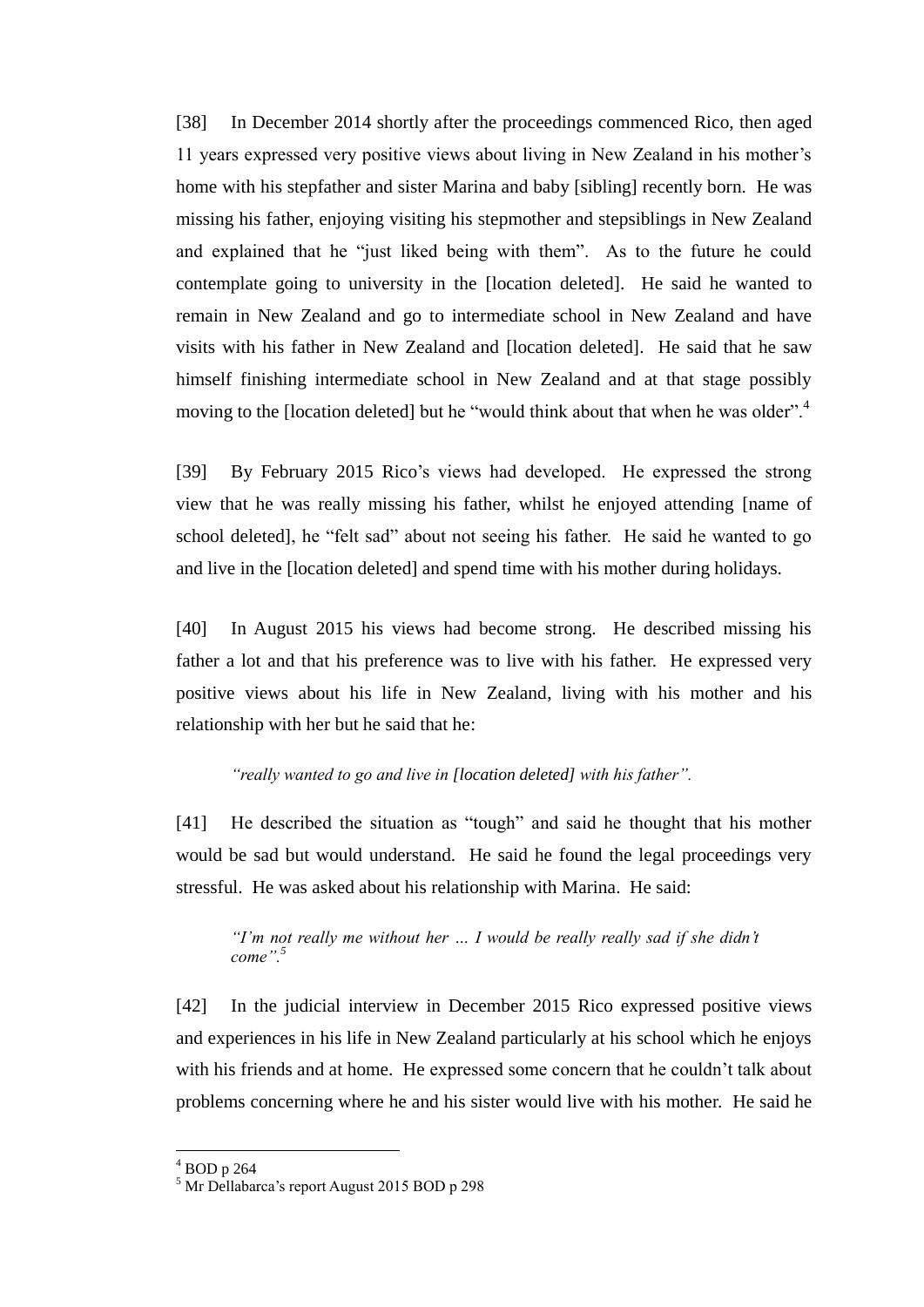felt uncomfortable talking to his mother about the issue. He firmly said that he wanted to see his father in person and that he wanted to live with him. He said he really misses his father.

[43] Rico described his Skype calls to his father, the frequency and length of time. He described all that they discuss which he said was "life, Christmas presents, issues and everything". He said he enjoys hearing about his father's life and work in [location deleted] and all the activities that his father, stepmother and stepsiblings are experiencing. Rico said he enjoys the opportunity to talk to his stepsiblings. He described Joey as like a brother and Katie as close to him because of their age. He said he was excited to go to school in [location deleted] and really wants the opportunities it would bring. He said that he would soon be finishing intermediate school in New Zealand and he would like to start a new school in [location deleted].

[44] When Rico was asked how he perceived he would see his mother and [siblings] he said instantly that his sister Marina:

*"would have to come … without Marina I'm not me, I need Marina to come too".*

[45] Rico was careful to say that he would have Skype contact with his mum frequently each week and that he would see his mother in the school holidays. When asked whether it would be sufficient for him to see his father during the holidays he became very tearful and emphasised that he really wanted to live with his father and was ready now for that change.

## **Educational transition**

[46] Rico is facing a significant change in education at the end of the school year 2016 when he would complete intermediate school. If he remained in New Zealand in 2017 he would be required to make the transition to high school for a short period before moving to [location deleted]. It is likely to be socially and educationally disruptive for him to start high school and leave midyear.

[47] The evidence provided by the father regarding the school curriculum in [location deleted] at primary and middle school level is an important consideration.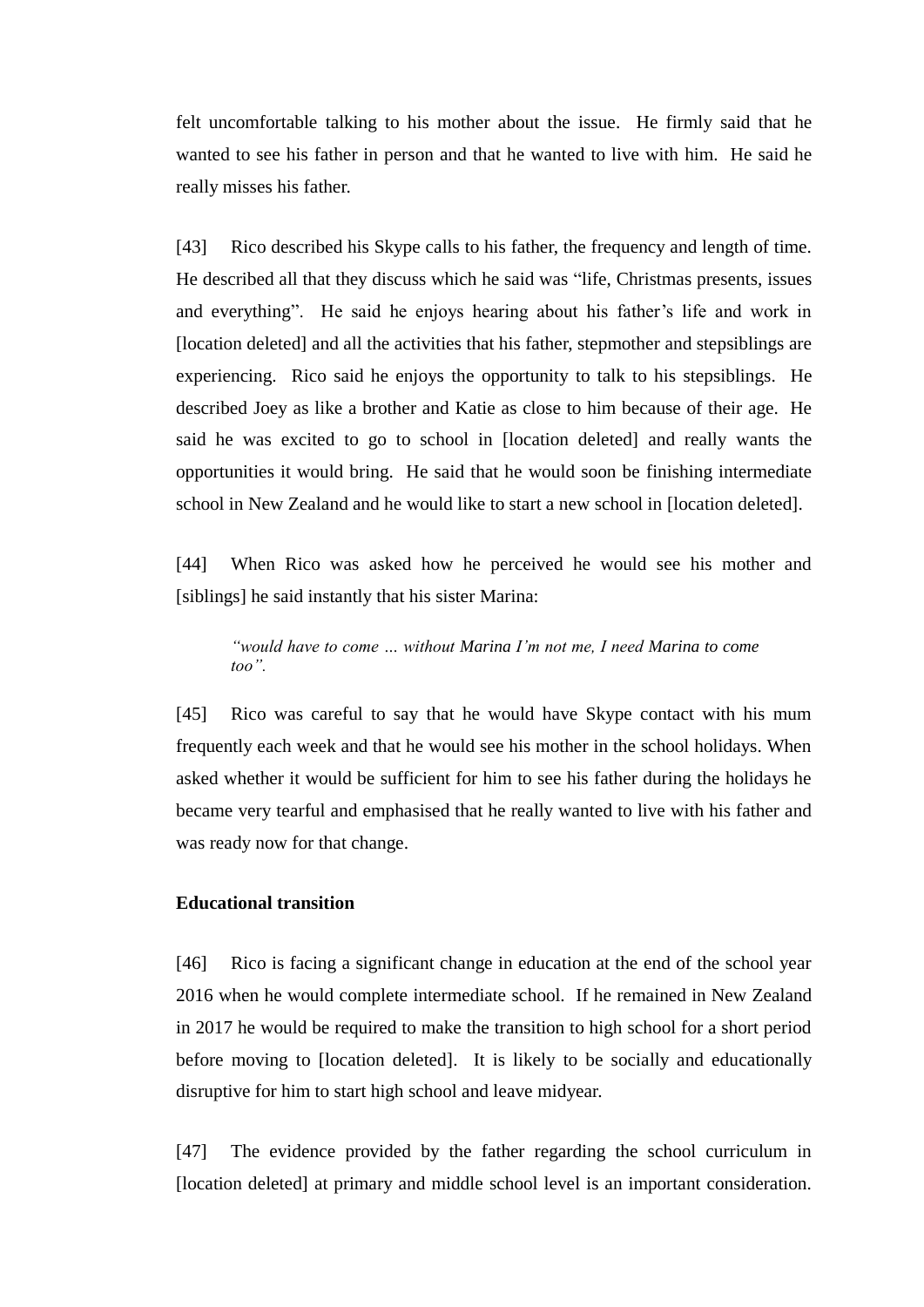Rico is a capable student but he would need some time to adapt to a very different curriculum. The father's evidence is that the curriculum change is significant and other children in the family struggled with the transition for a period. For Rico to settle well and be prepared for high school is important for his transition and attending middle school in [location deleted] from the start of  $7<sup>th</sup>$  grade, in September 2016, will assist him.

#### **Impact on relationship with his mother**

[48] There is evidence that Rico has been drawn into the parental dispute at a level that is not in his best interests. His actions in late 2015 indicated that he was becoming secretive towards his mother and aligning with his father in the dispute. Whether his father encouraged him in that behaviour is difficult to assess. It clearly conflicts with the values that both parents aim to instil in Rico and Marina.

[49] Rico has a very close relationship with his mother but there is a risk that relationship would be put under strain if he were not able to join his father sooner rather than later.

#### **Marina**

[50] The considerations for Marina are more finely balanced. Both her mother and her father consider that she should not be separated from her brother and that they should move to [location deleted] at the same time. Her individual needs must be considered.

[51] Marina is three years younger than her brother and attending primary school. She is described as happy, outgoing and gregarious, a well adjusted child with good friendships. She has a good relationship with her stepfather and her young [sibling]. She has a very close relationship with her mother. It is important to consider her wishes insofar as she has been able to express them, the relationship with her parents, educational transition and the impact on her of a move to [location deleted] at this time.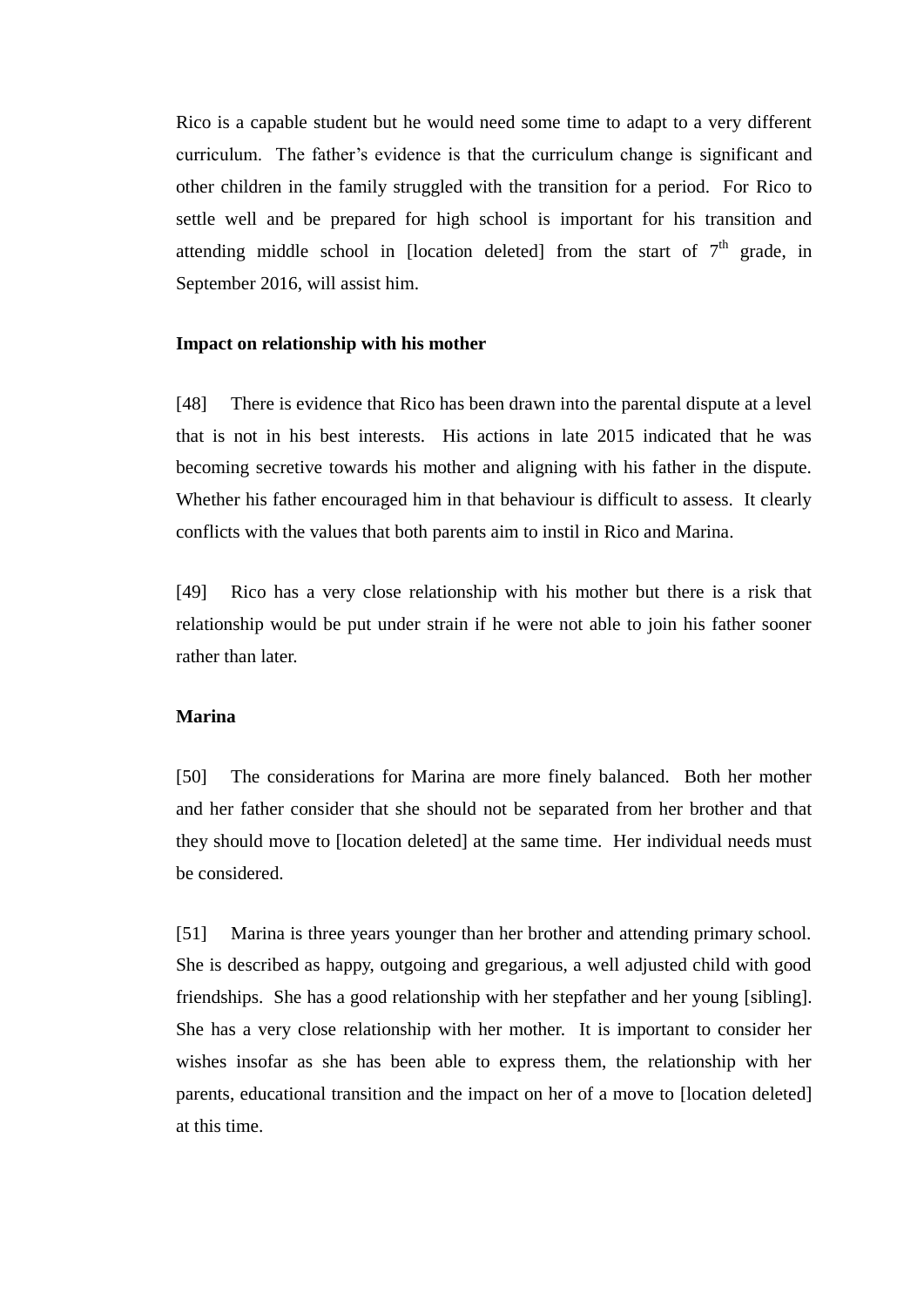#### **Her wishes and views**

[52] Mr Dellabarca has reported on Marina's wishes and views in each report. Throughout she has been reluctant to express a view about moving to [location deleted] or remaining in New Zealand. In December 2014 she spoke positively about her relationship with her mother and stepfather, school, her friendships and all her activities. She spoke positively about her stepmother and stepsiblings. She clearly enjoyed her wider family including the visit of her maternal grandmother from [location deleted]. She said she had not thought about long term future care arrangements at that stage. In August 2015 she expressed some sadness about her stepsiblings moving to [location deleted] saying that she would miss them unless she moved to [location deleted]. When this was explored with her she said:

*"I might just stay here with Mum – I like it, and I would like it when we go and visit Dad and then go to [location deleted]."*

[53] If she remained living with her mother she imagined that the current arrangements would continue with her brother, [sibling] living with her, and that she would continue to live with her brother regardless of where she lived. She could imagine living in [location deleted] with her father, stepmother and stepsiblings, but said she hardly thought about it. She did not want to have an interview with the Judge.

[54] This information together with the evidence of both parents presents Marina as a happy, well adjusted child who has not taken on the burden of this decision for herself. Her father's evidence is that she often expresses a wish to live with him during their Skype conversations. I accept that she does. Equally I accept her mother's evidence that Marina conveys to her mother that she is happy living in New Zealand. She clearly is not ready to make a choice.

[55] The continuity of the relationship of Marina and her mother at this stage of her development is very important. She has adjusted to the change in care arrangements after her father and stepmother and stepsiblings left New Zealand. She is not expressing a strong wish to change, unlike her brother.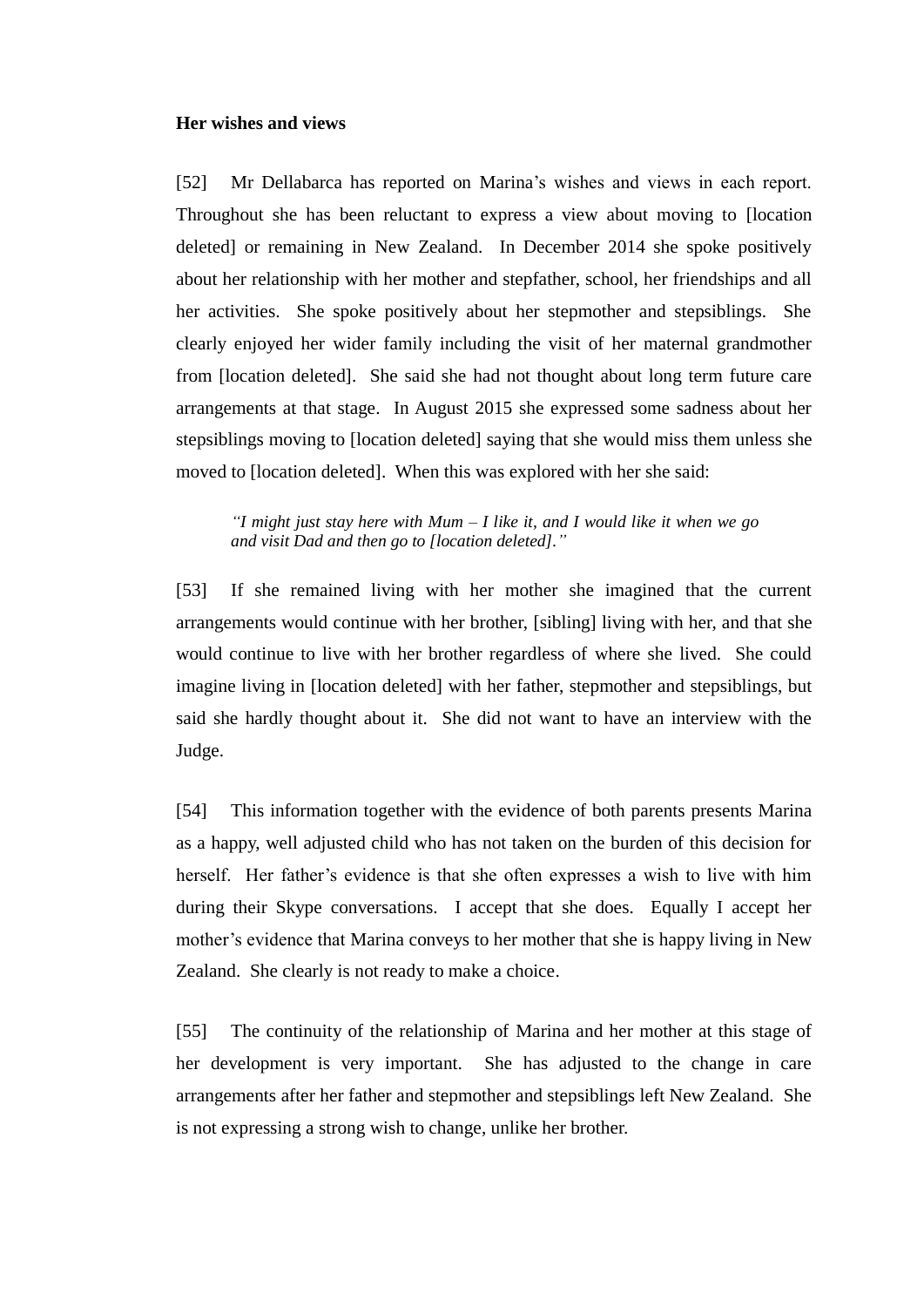[56] However both parents have expressed a strong view that the children should not be separated. Their mother described them as very loving towards each other with a very strong relationship. She said when they are away from each other for a short time they miss each other deeply, they were the support for each other after separation. When asked how they would feel if they were separated, she responded that they would feel it was punishment. She has a reasonable concern that Marina would find the move difficult, would miss her mother, stepfather and [sibling] and would struggle to settle. She strongly submitted however that the children should not be split.

[57] The father is confident that Marina will settle with the support of her stepmother, brother and stepsiblings. He said that if she did not settle he would send her back to live in New Zealand with her mother.

[58] The evidence suggests that Marina has a good relationship with her stepmother and with her stepsiblings in [location deleted]. She is close to all the children and there is a good relationship between them. In [location deleted] she would attend the same primary school as three of the children which is likely to help the transition.

[59] Both parents gave evidence that it would be difficult for Marina to remain in New Zealand without her brother. Mr Dellabarca invited the Court to consider that this could be ameliorated by twice yearly contact visits in New Zealand and [location deleted]. The practical difficulty is that the actual contact time would be relatively short because the school holiday periods do not coincide. It would create an additional burden for Marina to maintain frequent weekly Skype contact with her father, brother and stepsiblings on her own.

[60] Further consideration in considering Marina's welfare and best interests is the impact on both children of continuing litigation. The litigation has had an obvious adverse impact on Rico. It is in the interests of both children for the litigation to end and for the parents to work together to ensure that the best possible contact arrangements can be achieved. This is unlikely to occur if the children are separated.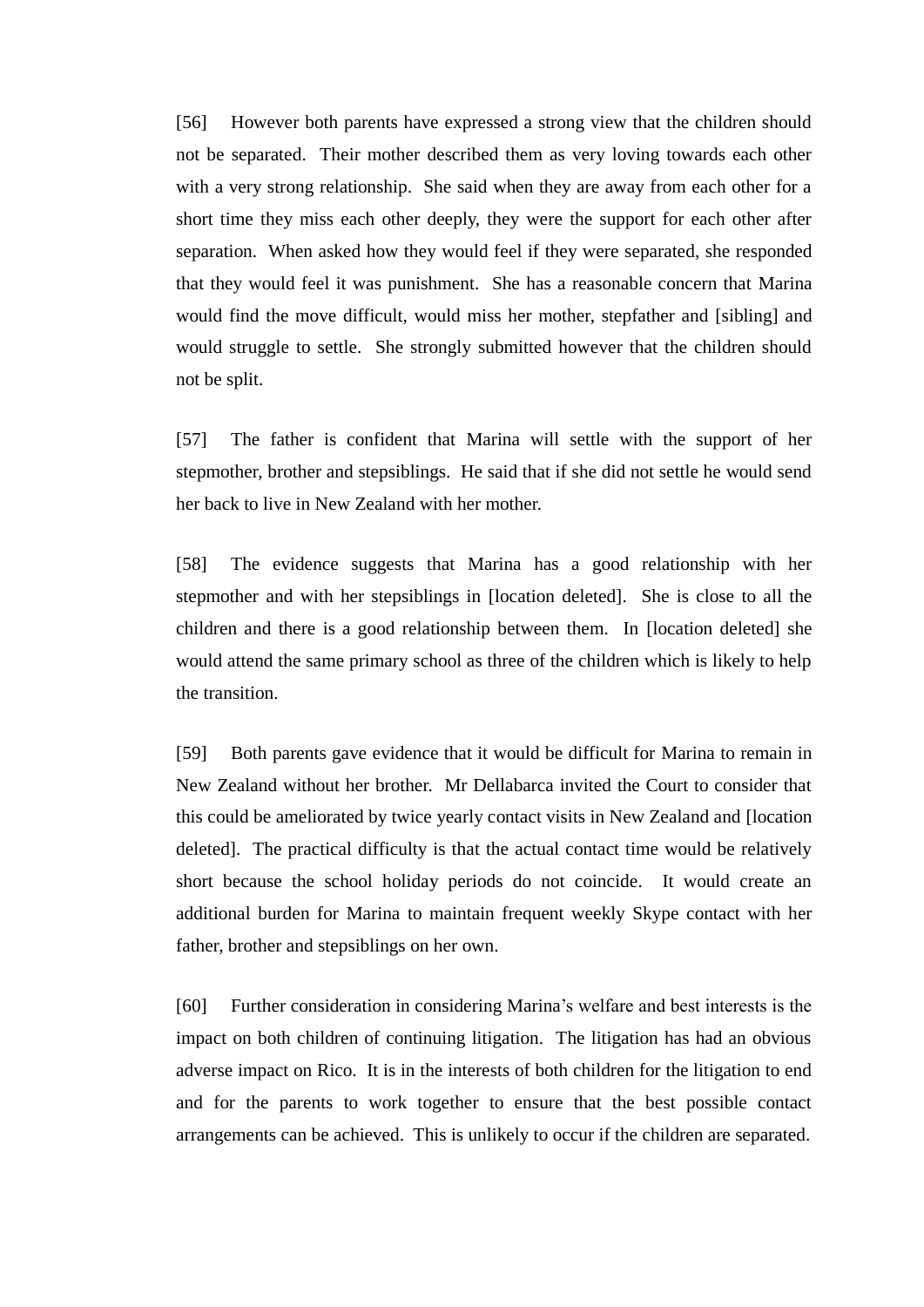#### **Conclusion on timing**

[61] Balancing the needs of both children I find that it is in their interests to move to [location deleted] in July 2016 to be in the care of their father. To delay the move longer would expose them to continuing conflict. It would increase the risk of damaging their relationship with their mother and creating more insecurities.

[62] The transition to [location deleted] is likely to be more difficult for Marina than for Rico. I was impressed by the evidence from the children's stepmother. She was able to anticipate the difficulties for each child and their individual needs and feelings. She understands the importance of both their relationships with their mother and particularly Marina's age and developmental stage. She will play an important part in the children's transition and in understanding their feelings. They may find it easier to express their feelings to their stepmother than their father if there are difficulties. I accept her evidence that she would put the children's interests first and encourage their father to understand if either of the children did not settle.

#### **Contact with their mother**

[63] The children have a strong relationship with their mother, they each have a secure attachment to her. It is in each child's long term welfare and best interests to maintain and strengthen their relationship with their mother as a foundation for their psychological wellbeing. A child's need to maintain a strong relationship with parents is reflected in the principle in s 5 of the Act that the child has a right to maintain a personal relationship with both parents. In the foreseeable future their mother is unable to move from New Zealand to [location deleted] although this is her long term wish. The issue is what contact arrangements can be made to meet the children's needs for a strong relationship with their mother, [sibling] and stepfather.

[64] Through the hearing the parties were able to reach general agreement on proposals as to how the relationship for each child can be nurtured and strengthened with their mother, stepfather and [sibling]. Where there was an area of disagreement I have taken into account the evidence of both parties and submissions of counsel.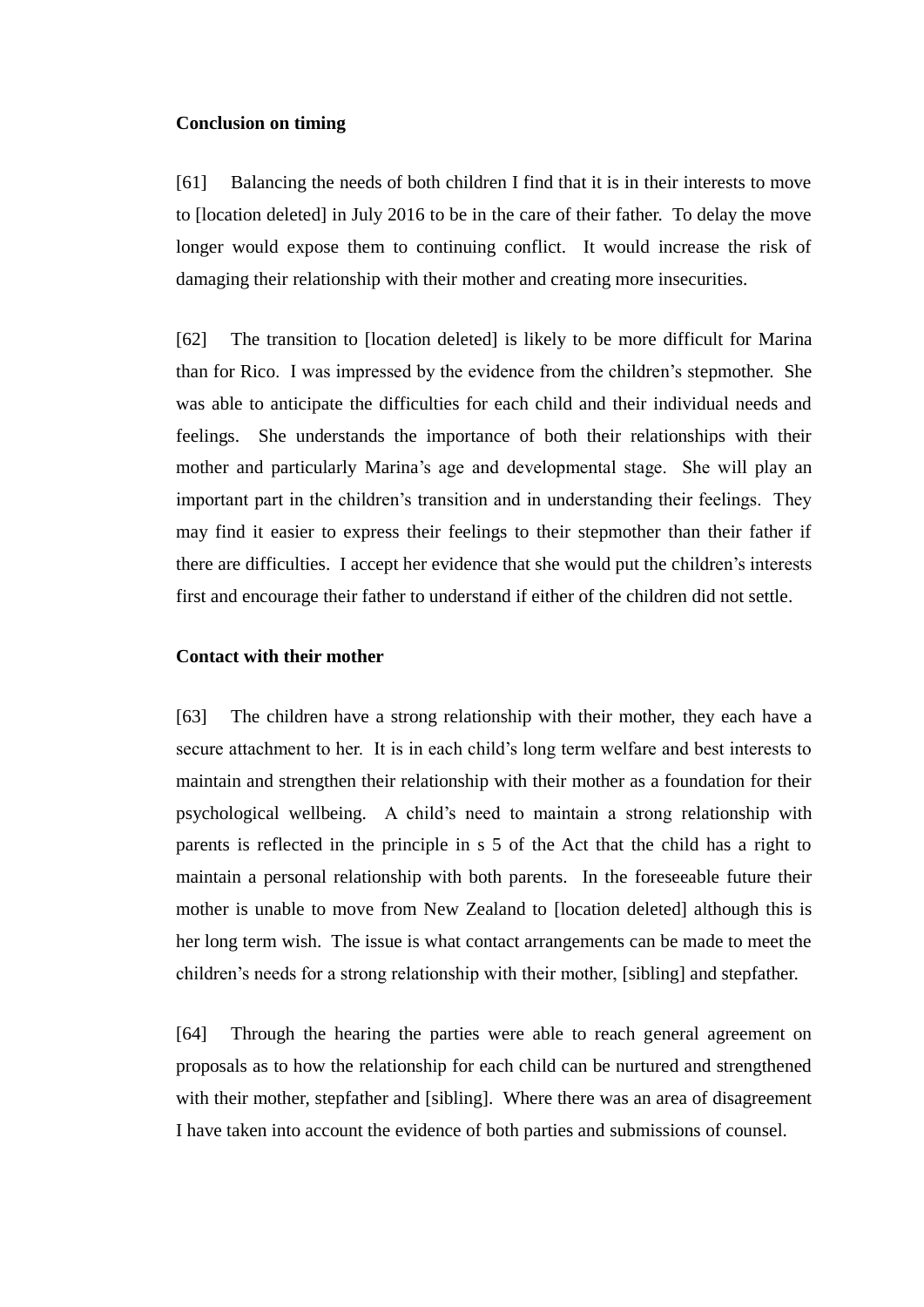#### **Indirect contact**

[65] Experience has shown in this case that children of Rico and Marina's age can benefit by having contact to a separated parent by indirect means such as Skype. Over the past 18 months the children have maintained regular weekly Skype contact with their father, stepmother and stepsiblings. It is important that it is primarily being with their father, that he has made the time commitment to them and that their mother has supported the children in that contact. Over the past 18 months the Skype calls between the children and their father have generally been lengthy up to two hours each time.

[66] The mother's commitment to supporting the children's relationship with their father is evidenced by her support for such regular Skype contact. I accept her evidence that at times she needed to encourage the children, particularly Marina, to settle for the Skype contact and that she ensured they had privacy and a suitable environment for them to enjoy that time with their father. The result is that the children have experienced regular and frequent long conversations with their father. Despite the geographical separation Skype has been a vehicle to enable the children to maintain their relationship with their father.

[67] The father's proposal is that the children would have Skype contact with their mother three times a week, and the mother asks for four times each week. The father's household is busy and with six children there will be more distractions but consistency and reliability of Skype contact is essential to the children's long term wellbeing. I consider that the order must provide for Skype contact to the children not less than three times each week.

## **Contact visits in New Zealand and [location deleted]**

[68] The frequency of contact visits between the children and their mother is constrained by their availability at school holiday times and financial constraints on the costs of travel. The parents provided evidence of their financial circumstances. It is sufficient to say that both households will need to budget carefully to ensure that they prioritise the costs of the children's travel to New Zealand to see their mother,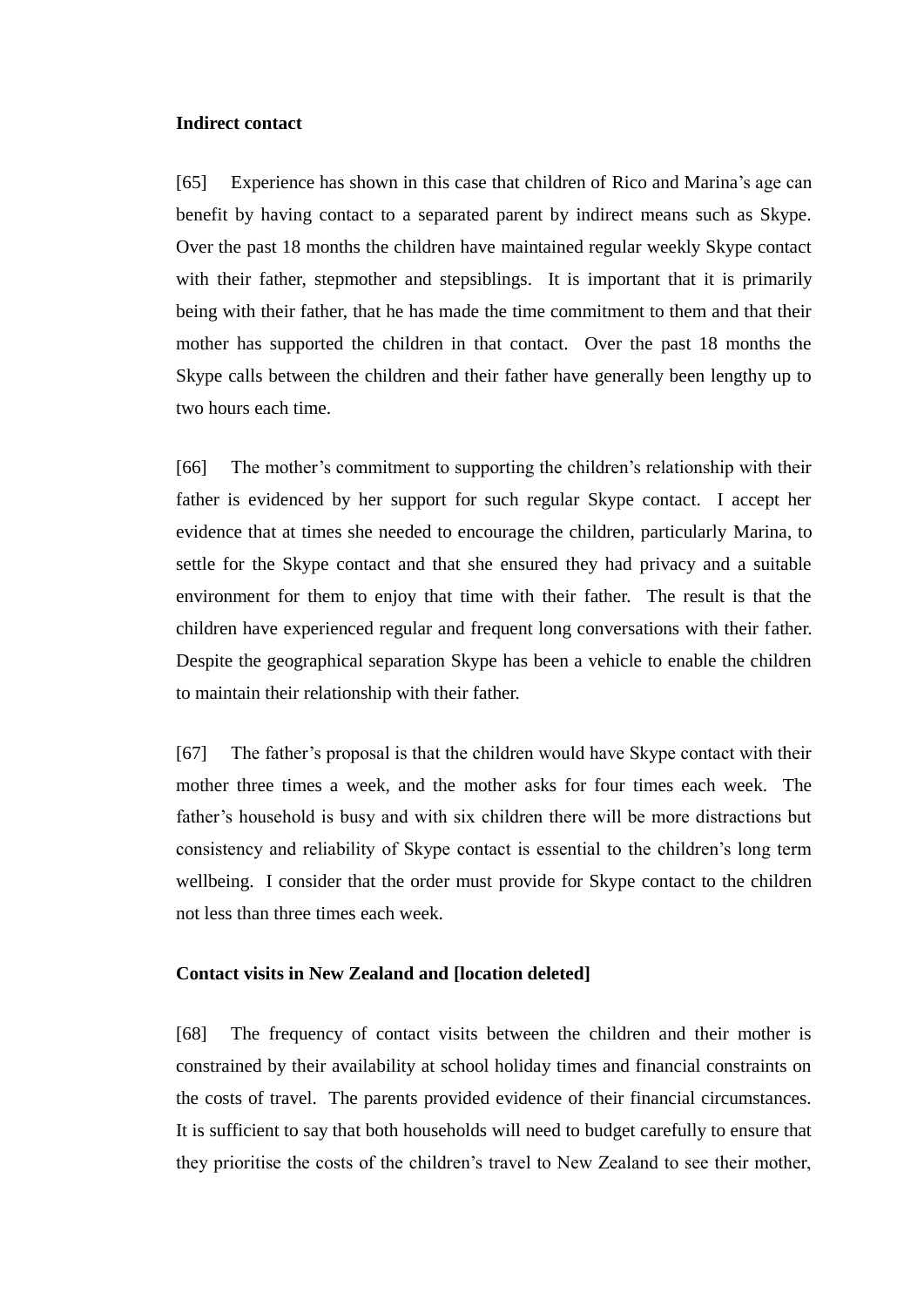and her travel to see them in the [location deleted], as a priority over other expenditure. Both parents expressed a commitment to this.

[69] The parents agree that the children should travel to New Zealand each year during their school summer for a period of not less than one month and up to two months between July and September each year. If the mother wishes that summer holiday contact period may be in the [location deleted], most likely [location deleted] where the maternal grandparents and extended family live.

[70] It is agreed that the children will have a two week contact period with their mother in [location deleted] during the Christmas period in alternate years and the Easter period in the intervening years. At these times the contact period will be two weeks.

[71] The timing of these contact periods is to ensure that the children have visits with their mother approximately every six months in New Zealand or [location deleted]. These are opportunities for the children to spend time with their wider family in [location deleted] and for their mother to become familiar with the children's environment in [location deleted]. They will provide an opportunity for the children's mother to have direct contact with the children's schools if the visits are timed correctly. There is a general agreement that the children have additional time with their mother for visits in [location deleted] provided that those visits do not interrupt their schooling.

[72] The duration of the contact period during each summer break should be expressed as not less than six weeks each year. This flexibility is deliberate to accommodate different durations for the children if that becomes necessary taking into account their different ages. It is also designed to recognise that the children are likely to need some holiday time during summer in [location deleted] if they are travelling to New Zealand for contact with their mother over that period. Equally it allows some flexibility for their mother to propose that the summer contact visit take place entirely in [location deleted] when she is likely to take the children to [location deleted].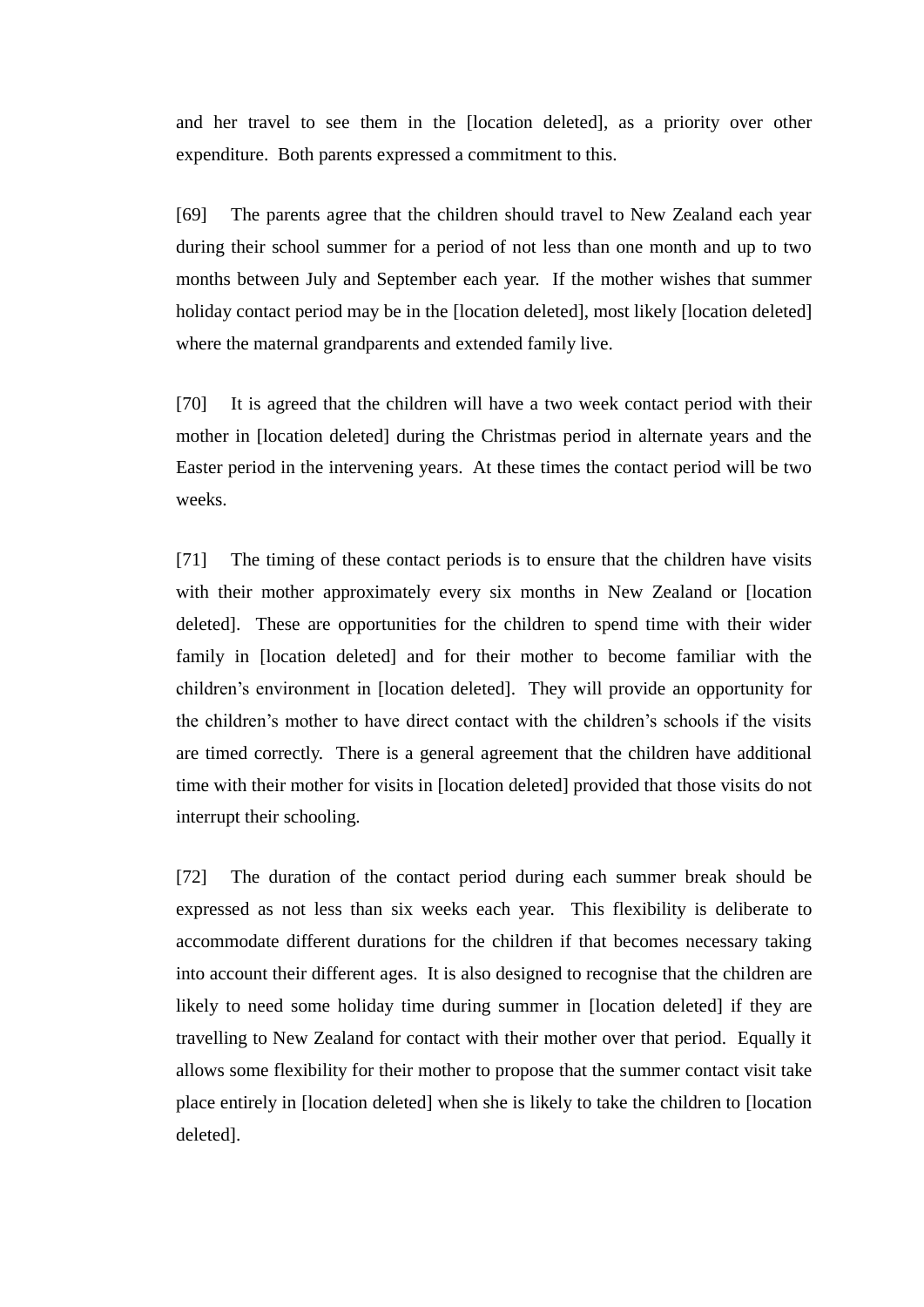[73] With regards to the Christmas or Easter period the intention is that each year the children are in their mother's care for two weeks either during the Christmas period or during the Easter period and that should alternate from year to year.

[74] The father proposed the children be in his care for Christmas 2016 reflecting the children have been in the mother's care at that time in 2014 and 2015. However I find that it is preferable for the children and in their interests that they are in their mother's care in [location deleted] for two weeks over the Christmas period 2016. The purpose is to shorten the period of separation between the children and their mother following their transition to their father's care in [location deleted]. It is likely to help the children, particularly Marina, settle in to life in [location deleted] knowing that she will have a visit with her mother approximately five to six months later.

[75] Agreement has been reached on the costs of travel. It is agreed that the mother will meet the costs of her travel for contact visits in [location deleted]. Each parent will meet the costs of a return flight for one child each year between [location deleted] and New Zealand. The effect of this is that the parents are sharing the travel costs for the children between New Zealand and [location deleted] for an annual visit. If that summer visit occurs [location deleted] the father is to meet the travel costs of both children to and from [location deleted].

### **Guardianship agreements**

[76] The parents recognise that their communications as guardians of the children has broken down over this dispute as to the children's future. It is regrettable particularly because the parents had a high level of communication regarding the children's needs in the early stages following their separation. They have the capacity to rebuild that. They share common values and goals for the children. It is through the parents support that the children's [name of country deleted] and [name of country deleted] heritage will be promoted. Both parents properly place a high value on the children's cultural identity. It will be clear to both parents the risk that the children will be harmed if they do not re-establish effective communication as co-guardians of the children. The parents both agree to a referral to specialist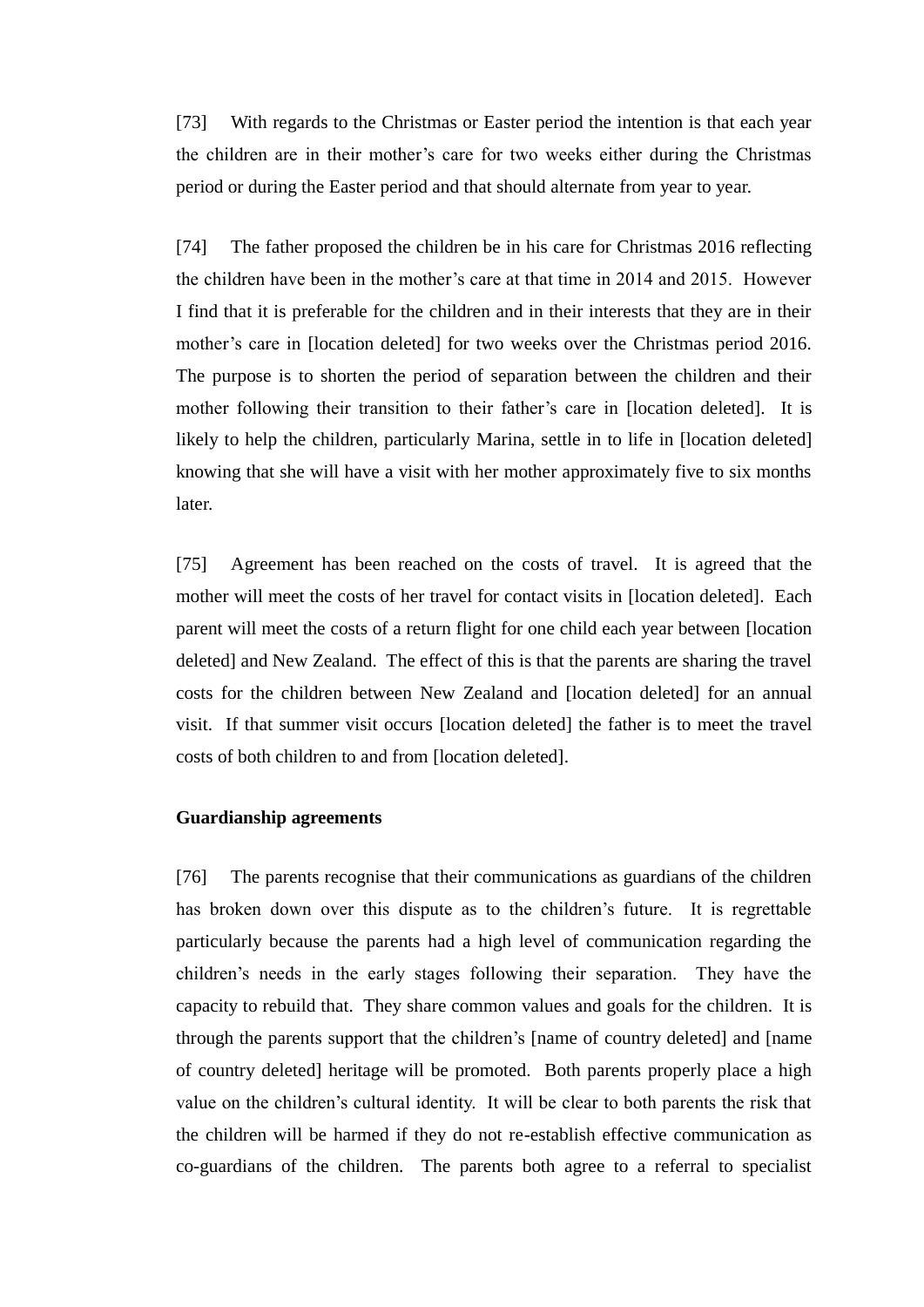counselling under s 46G of the Act prior to the children leaving New Zealand. It should be possible for the father to be involved through Skype or AVL in that counselling.

[77] The father agrees to consult the mother on the children's educational development and schooling and on any decision regarding a change of the children's school. He will also consult her on any non routine medical treatment. The parents agree to exchange email correspondence regularly approximately every two weeks regarding the children's development. The father will send the mother an email update about the children every month.

[78] Much of the children's school work and progress is held in secure school sites online. The father will ensure that both children's schools facilitate the mother having access to information about the children online and their educational development.

## **Future disputes - jurisdiction**

[79] One of the principal complexities in this case has been jurisdiction. For reasons that have already been explained the father has resisted this Court exercising jurisdiction on these issues because of his employment by the [name of country deleted] Government in a diplomatic capacity.

[80] The father's evidence is that he is employed now in a consular capacity in one of the [name of country deleted] Consulates in [location deleted]. His evidence is that he is not precluded from being subject to the jurisdiction of the [location deleted] Court to resolve any future parenting disputes regarding the children. Both children are [location deleted] citizens and when resident in [location deleted] would be under the jurisdiction of the [location deleted] Court. Their father has accepted that it is logical for any future disputes regarding the children's care or contact to their mother to be resolved in the jurisdiction where they reside. For the next seven years the children will be resident in [location deleted] and [location deleted] is therefore the most appropriate forum for resolving issues that may arise. The mother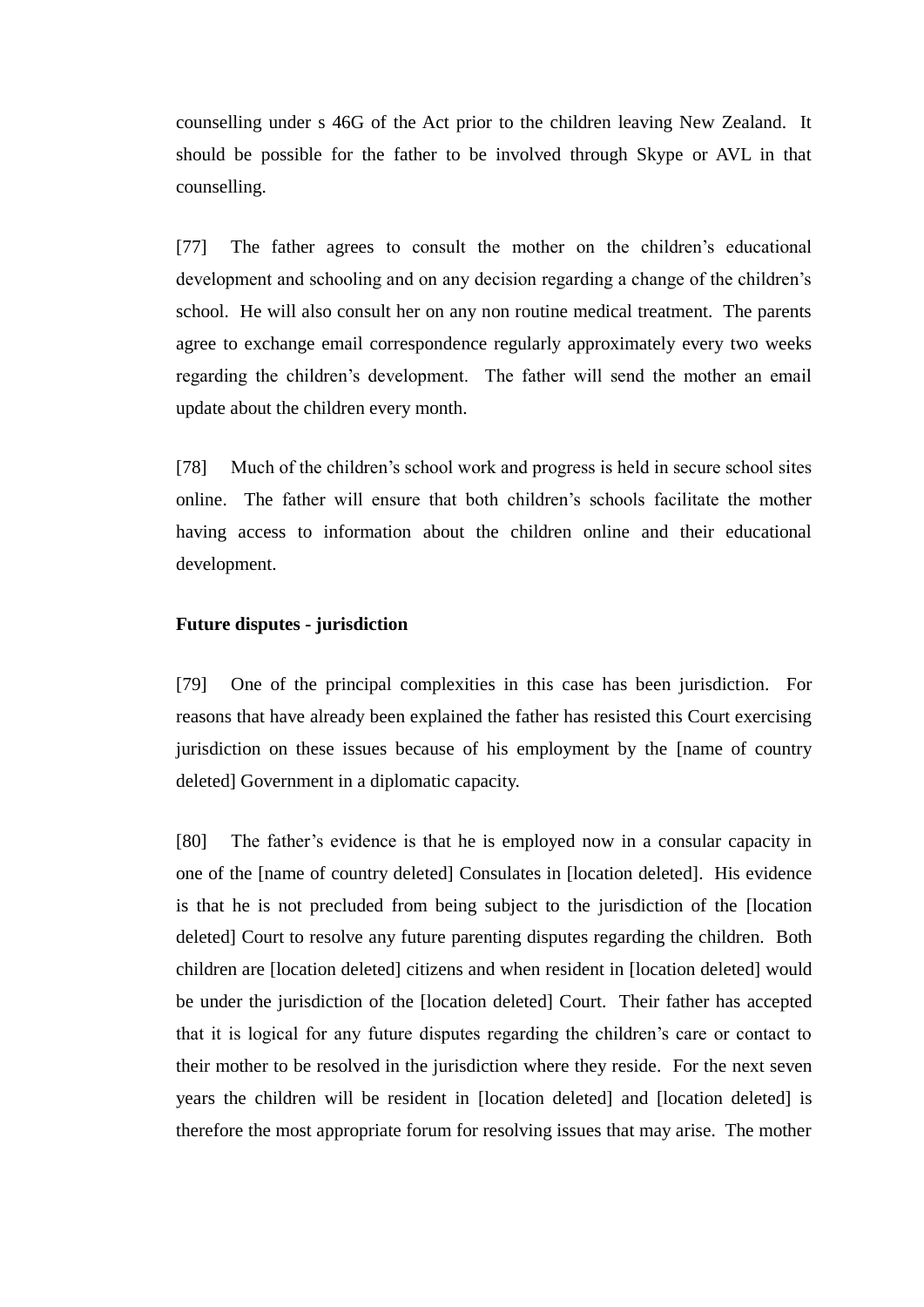agrees with this position which is to her credit. It would be more difficult for the mother to be involved in litigation in [location deleted] but she has accepted this.

[81] However both parents have agreed that any future disputes regarding care or contact or guardianship issues should be resolved in the first instance by mediation. The father has agreed to identify a mediator in [location deleted] if this is required and meet the costs.

## **Orders**

[82] In this case I do not consider it is necessary to make an interim order for day to day care of the children to their mother pending the children transferring to their father's care in July 2016. It has proven sufficient for the children's passports to be held by the Court pending the outcome of the proceedings. It is appropriate that that remains the case so that the children stay in the actual care of their mother until they travel to [location deleted] in July 2016 to the care of their father. The final parenting order that is to be made will confirm that the children are in the day to day care of their father with defined contact to their mother. The order will take effect from July 2016.

[83] The father will take steps and apply to vary the [name of country deleted] order of February 2013 to reflect the agreements reached and orders made following this hearing regarding the mother's contact to the children and guardianship agreements. The father will then take steps to register the varied [name of country deleted] order in [location deleted] where it may be enforced by either parent.

[84] The children have diplomatic and [country named deleted] passports, and both sets of passports are held by the Court. It is now appropriate that the children's diplomatic passports are returned to the [embassy details deleted] and a direction will be given accordingly. It will be a condition of the final parenting order that the children's [country name deleted] passports are to be kept in the custody of their father once the children have travelled to [location deleted] in July 2016.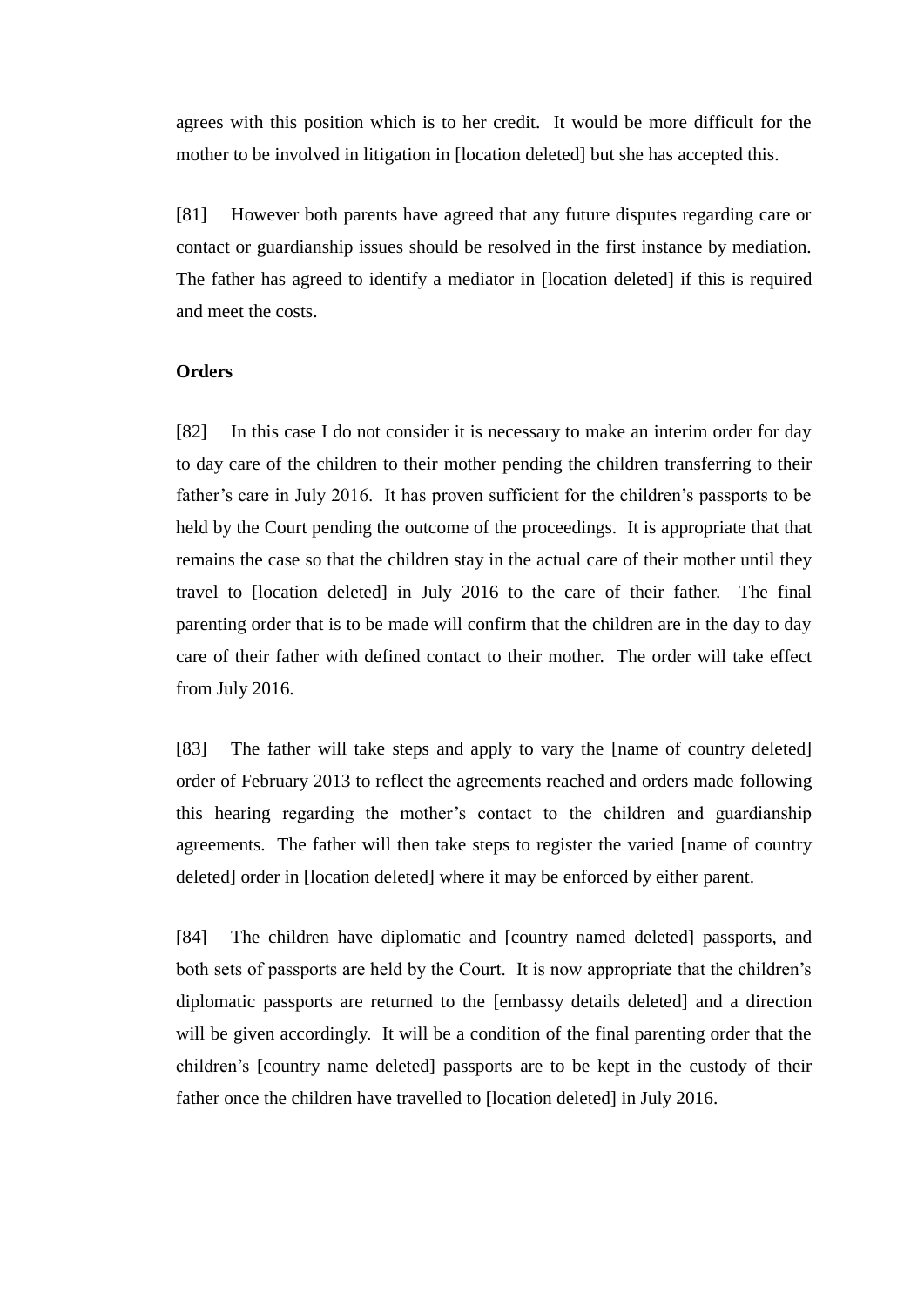# **Conclusion**

# *Orders*

- [85] The following orders are made:
	- (a) The order preventing removal from the jurisdiction of New Zealand is discharged, to take effect on 8 July 2016. The order is to lie on the Court file until 8 July 2016 when the order is to be issued.

# *Guardianship direction*

- 1. A guardianship direction pursuant to s 46R of the Act that Rico and Marina can move to live in [location deleted] in the [location deleted] on or after 8 July 2016.
- 2. The children will remain resident in [location deleted] for seven years unless otherwise agreed.
- 3. Mr Valdez will take the necessary steps prior to 8 July 2016 to vary the [name of country deleted] Court order dated 28 February 2013 to reflect the terms of the final parenting order.
- 4. Mr Valdez will file a copy of the varied [name of country deleted] Court order in the Family Court, at Porirua, with an official translation of the varied order.
- 5. Mr Valdez will take the necessary steps to register the varied order in the relevant Court in [location deleted].

# *Final parenting order*

1. From 8 July 2016 the children will be in the day to day care (physical custody) of Valerio Valdez (Mr Valdez).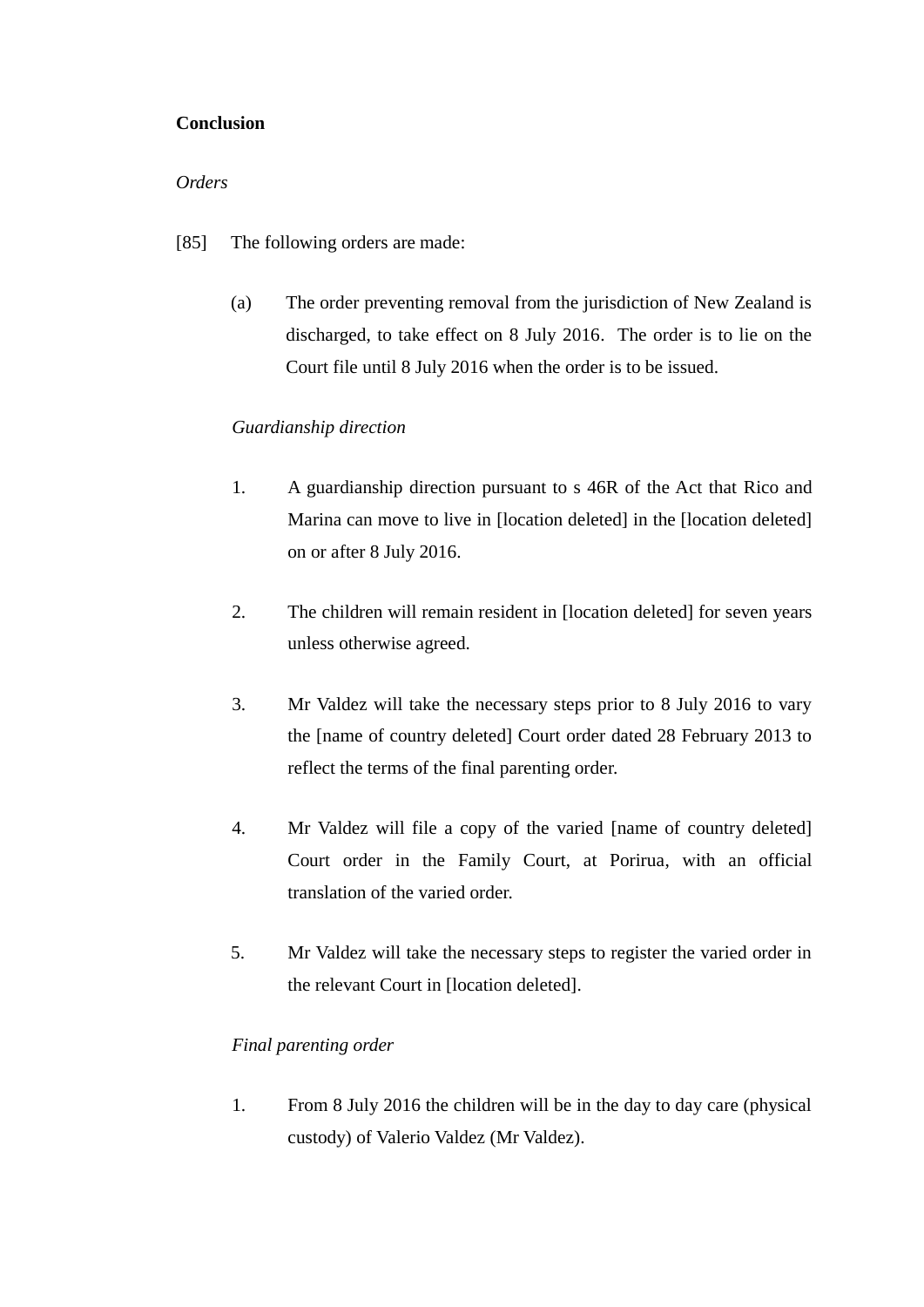2. Esperanza Cardona (Ms Cardona) will have contact (access) with the children as follows:

## *Transition to United States*

- (a) Ms Cardona will accompany the children to [location deleted] in July 2016 to assist with their transition and will have contact with them at times to be agreed over a period of four weeks.
- (b) Mr Valdez will meet the costs of each child's travel from New Zealand to [location deleted] in July 2016. Ms Cardona will meet the costs of travel for herself.
- (c) If the children travel to [location deleted] during July 2016 contact period the parents will share the costs of the children's return travel between [locations deleted]. Ms Cardona will meet the costs of travel for herself.

### *Indirect contact*

- (d) Skype contact four times each week at 7:00 pm ([location deleted] time) unless other times are agreed.
- (e) Email, telephone and text message contact as agreed between the children, their mother and their father.

### *Direct contact*

- (f) Direct contact with the children for two weeks in [location deleted] during the Christmas school break commencing December 2016 and thereafter in alternate years.
- (g) Direct contact with the children for two weeks in [location deleted] during the school spring break commencing spring 2017 and thereafter in alternate years.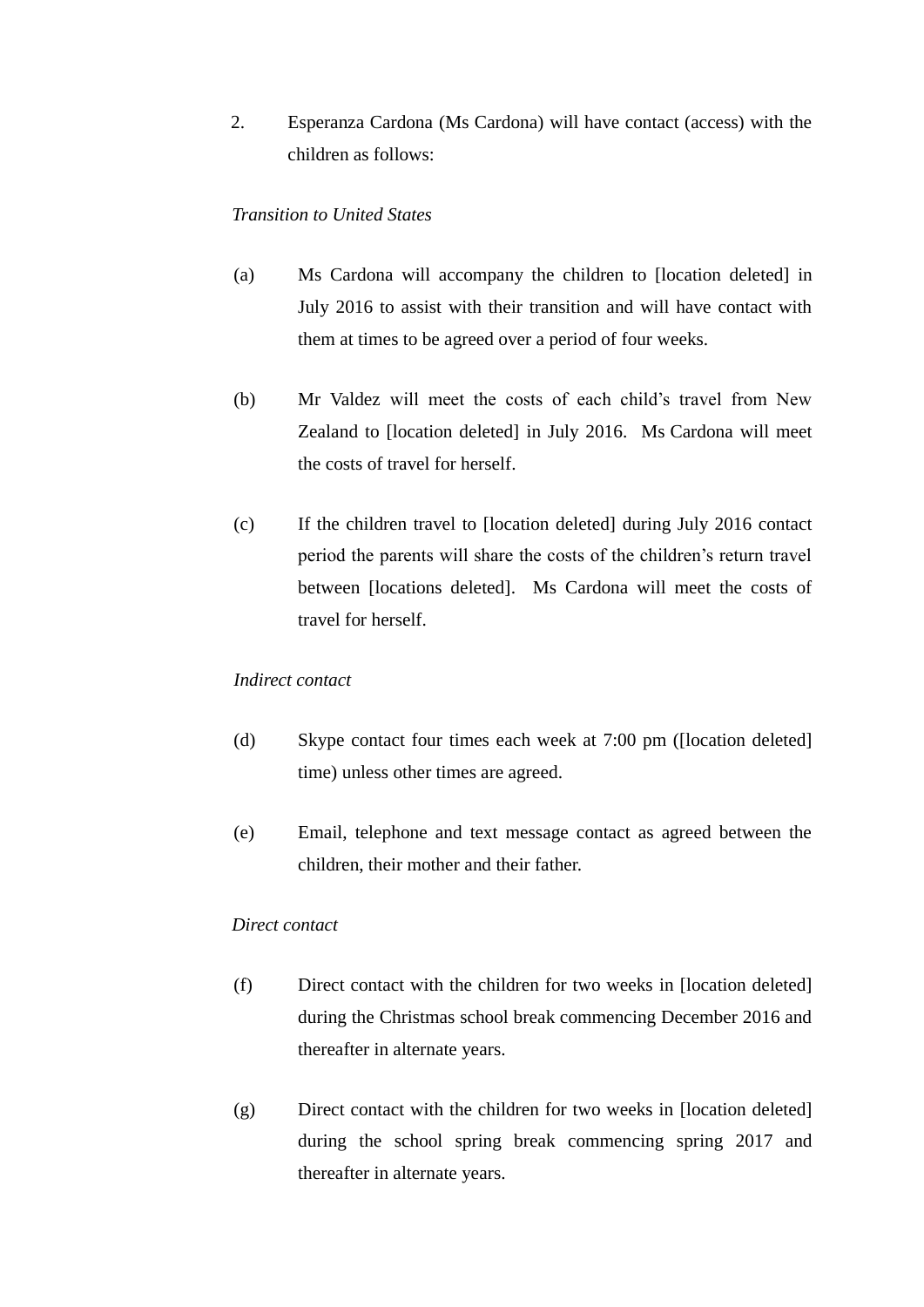- (h) From July 2017 direct contact in New Zealand for not less than six weeks during [location deleted] summer school break. This contact may be in [location deleted] or other location in [location deleted] at Ms Cardona's choice.
- (i) Ms Cardona will advise Mr Valdez of travel arrangements no later than three months before the contact period begins.
- (j) Any additional direct contact in [location deleted] or New Zealand as agreed between the parents.
- (k) If Ms Cardona resides in [location deleted] in the future the children will be in their mother's care on a week about basis.
- (l) It is agreed that from July 2016 Ms Cardona will not pay child support for the children in recognition of the contact costs that Ms Cardona will meet.
- (m) Ms Cardona will meet the costs of all travel and accommodation for herself for contact in (f) and (g) above and the costs of one child's return airfares each year to New Zealand in (h) above. Mr Valdez will meet the costs of one child's return airfare to New Zealand each year in (h) above.
- (n) If Ms Cardona's contact with the children is exercised in [location deleted], in (f) to (h) above the costs of the children's airfares from [locations deleted] will be shared equally by the parents.

## *Jurisdiction*

3. The parents agree that in the event of any disputes arising as to care, contact or guardianship decisions for the children the parents will attend private mediation in the first instance to resolve the dispute. It is agreed that the father will engage a suitable mediator and will meet the costs of the mediation.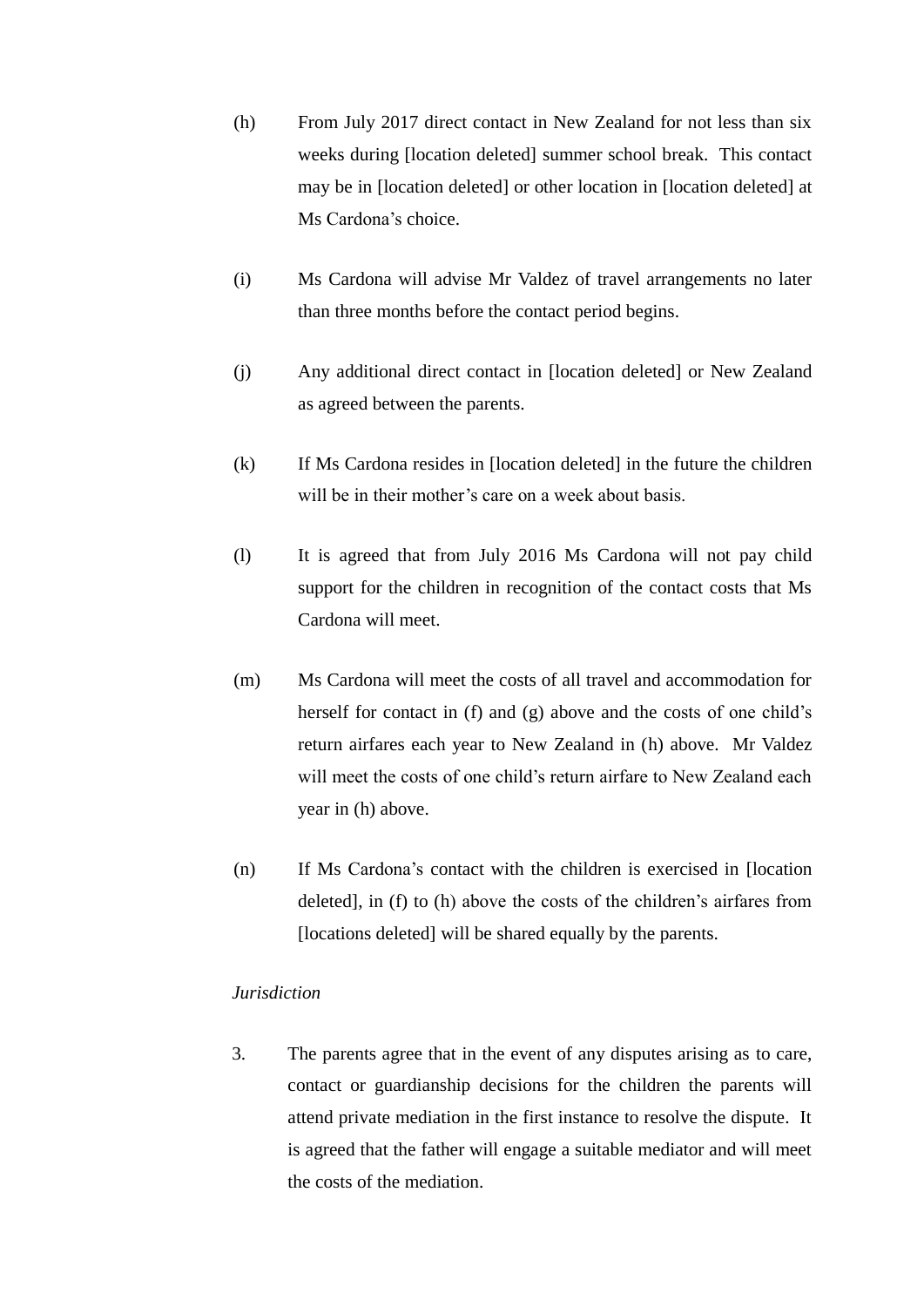- 4. In the event that a dispute as to care, contact or guardianship decisions cannot be resolved by mediation the parties agree that the relevant Court in [location deleted] is the most suitable jurisdiction to determine any future disputes and both parents will submit to that jurisdiction to resolve disputes regarding the children.
- 5. Mr Valdez will submit to the jurisdiction of the relevant Court in [location deleted] to resolve any future disputes regarding parenting or guardianship.

# *Conditions of parenting order*

- 6. Mr Valdez will send an email to Ms Cardona each month to update her as to the children's educational and social development, extracurricular activities and interests, and health and general wellbeing.
- 7. Mr Valdez will provide the mother's address, telephone number and email contact details to the children's schools in San [location deleted] and provide his agreement to Ms Cardona having access to regular school reports, information from the children's respective schools, and access to relevant information regarding the children on each school's website.

# *General directions*

- 1. The children's diplomatic passports are to be released to the father, or his agent.
- 2. The children's [country name deleted] passports are to be held by the Family Court at Porirua until 8 July 2016. On or after 8 July 2016 the children's [country name deleted] passports are to be released to Ms Cardona for the purposes of the children's travel to [location deleted].